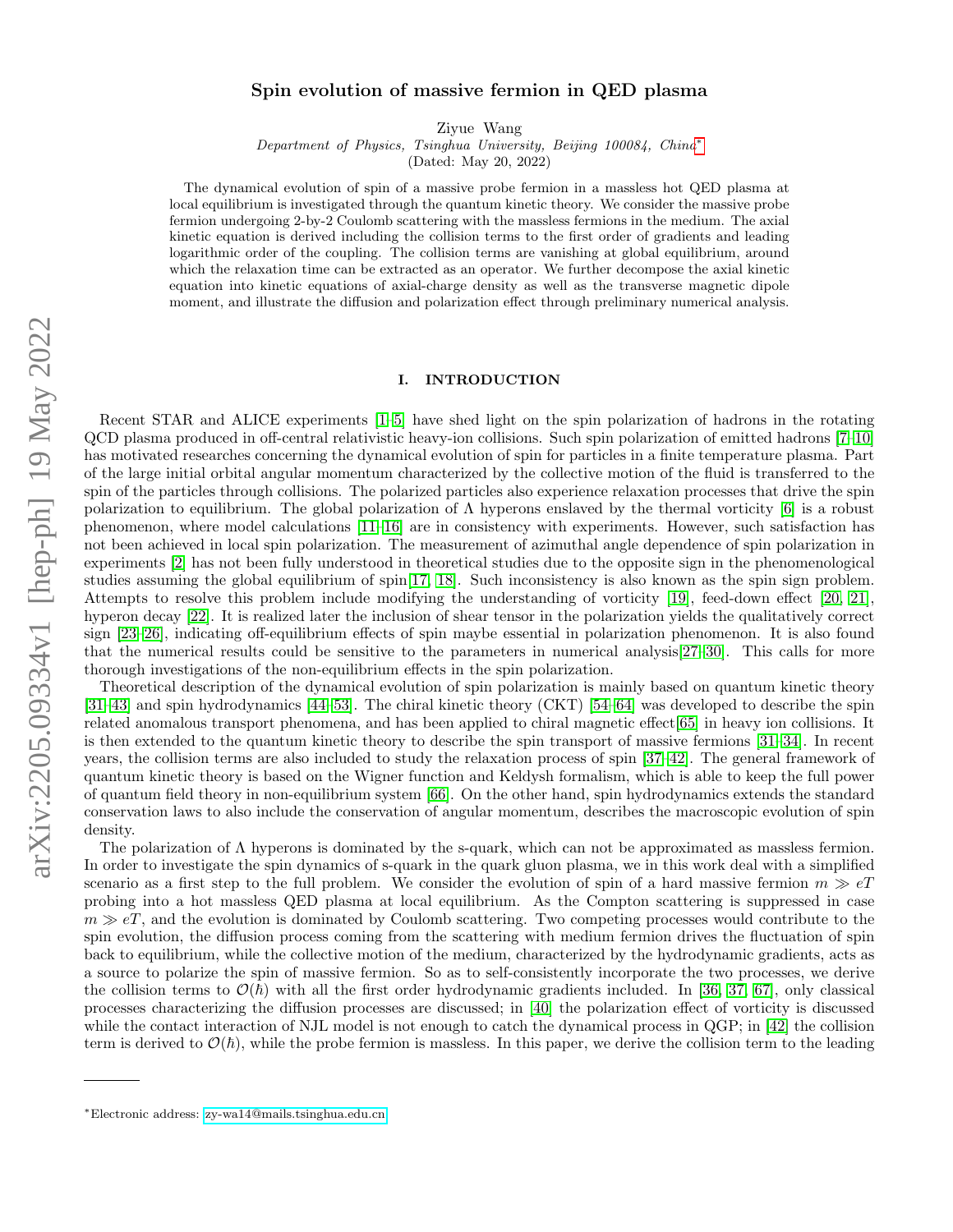logarithmic order in coupling e, similar to the procedure in [\[36,](#page-18-21) [37,](#page-18-20) [42,](#page-19-6) [67\]](#page-19-8). For the massive fermion, the axial-vector component of Wigner function characterizing the spin distribution has three degrees of freedom. To pave the way for numerical calculation, we decompose the axial kinetic equation to kinetic equations of the axial-vector charge and the transverse dipole moment. Some preliminary numerical analysis is also presented to illustrate the diffusion and polarization processes described by the collision terms.

This paper is organized as follows: in Sec[.II,](#page-1-0) we briefly review the Wigner function and Kadanoff-Baym equations, as well as the power counting scheme. In Sec[.III,](#page-2-0) we derive the general expression for the collision term and discuss contribution from the various part of the collision term. In Sec[.IV,](#page-6-0) the result of collision term after integral over phase space momentum is presented, together with expression in massless and non-relativistic limit; The relaxation rate near the global equilibrium is also extracted. In Sec[.V,](#page-9-0) the axial kinetic equation is further decomposed into kinetic equation of axial-charge density and transverse dipole moment. A preliminary numerical analysis decorating the diffusion and polarization processes is presented. In Sec[.VI,](#page-12-0) we provide conclusion and outlook. Calculation details are presented in Appendix[.A](#page-13-0) and [B.](#page-17-0)

In this paper, we take the mostly-negative convention of metrix  $g_{\mu\nu} = \text{diag}(1, -1, -1, -1)$  and take the Dirac matrix in the Weyl basis with  $\gamma_5 = i\gamma^0 \gamma^1 \gamma^2 \gamma^3$  and  $\sigma^{\mu\nu} = i[\gamma^\mu, \gamma^\nu]/2$ . The Levi-Civita symbol is chosen as  $\epsilon^{0123} =$  $-\epsilon_{0123}$  = +1. We use majuscule letter for four-dimension covariant momentum such as  $P^{\mu}$  and use minuscule latter for its component such as  $p^0$  and its module such as  $p = |\vec{p}|$ . We use the projector  $\Delta^{\mu\nu} = g^{\mu\nu} - u^{\mu}u^{\nu}$  to project a vector onto direction perpendicular to the fluid velocity  $u^{\mu}$ , such as  $P^{\mu}_{\perp} = \Delta^{\mu\nu} P_{\nu}$  and define  $\hat{P}^{\mu}_{\perp} = P^{\mu}_{\perp}/p$ with  $p = (-P^{\mu}_{\perp}P_{\perp\mu})^{1/2}$ . The projector  $\Xi^{\mu\nu} = g^{\mu\nu} - u^{\mu}u^{\nu} + \hat{P}^{\mu}_{\perp}\hat{P}^{\nu}_{\perp}$  projects a vector onto direction perpendicular to both  $u^{\mu}$  and  $\overline{P}_{\perp}^{\mu}$ . We also use the following notations for the first order gradients:  $\theta = \partial \cdot u$ ,  $\overline{D} = u \cdot \partial$ , the fluid vorticity defined as  $\omega^{\mu} \equiv \frac{1}{2} \epsilon^{\mu\nu\alpha\beta} u_{\nu} \partial_{\alpha} u_{\beta}$  and shear tensor  $\sigma^{\langle \alpha\beta \rangle}$  defined as the symmetric and traceless part of  $\sigma^{\alpha\beta} = \frac{1}{2} (\partial^{\alpha}_{\perp} u^{\beta} + \partial^{\beta}_{\perp} u^{\alpha}) - \frac{1}{3} \Delta^{\alpha\beta} \theta$ . The symmetrization and anti-symmetrization of two symbols are defined through  $X_{(\alpha}Y_{\beta)} = X_{\alpha}Y_{\beta} + \overline{X}_{\beta}Y_{\alpha}$  and  $X_{[\alpha}Y_{\beta]} = X_{\alpha}Y_{\beta} - X_{\beta}Y_{\alpha}$ .

#### <span id="page-1-0"></span>II. SPIN TRANSPORT EQUATION

In this section, we review the basic steps of deriving the axial kinetic equation with collision term. Starting from the Wigner transformation applied to contour Green's function [\[66\]](#page-19-7)

$$
S_{\alpha\beta}^{<(>)}(X,p) = \int d^4 Y e^{ip \cdot Y/\hbar} \tilde{S}_{\alpha\beta}^{<(>)}(x,y), \tag{1}
$$

where  $X = (x + y)/2$  and  $Y = x - y$  are the center of mass coordinate and relative coordinate. Here,  $\tilde{S}^<\{\phi_\beta(y)\psi_\alpha(x)\}$  and  $\tilde{S}^>\{\phi_\alpha(x)\psi_\beta(y)\}$  are lessor and greater propagators, respectively. After Wigner transformation, the lessor propagator obeys the Kadanoff-Baym equations derived from the Schwinger-Dyson equation,

$$
(\gamma^{\mu}P_{\mu}-m)S^{<}+\frac{i\hbar}{2}\gamma^{\mu}\nabla_{\mu}S^{<} = \frac{i\hbar}{2}\Big(\Sigma^{<}\star S^{>}-\Sigma^{>}\star S^{<}\Big),\tag{2}
$$

where  $\Sigma^{>(<)}$  represents the lessor(greater) self-energy. The scattering process involves only  $\Sigma^{<(>)}$ , thus we have dropped the real parts of the retarded and advanced self-energies and of the retarded propagators. The electromagnetic fields decay quickly in the QGP, hence we neglect the background electro-magnetic fields in the medium. The symbol  $\star$  represents  $A \star B = AB + \frac{i\hbar}{2} [AB]_{\text{P.B.}} + \mathcal{O}(\hbar^2)$ , where the Poisson bracket is  $[AB]_{\text{P.B.}} \equiv (\partial_{q}^{\mu}A)(\partial_{\mu}B) (\partial_{\mu}A)(\partial_{q}^{\mu}B)$ . The commutators are defined as  $\{F,G\}\equiv FG+GF$ ,  $[F,G]\equiv FG-GF$ ,  $\{F,G\}_{\star}\equiv F\stackrel{\star}{\star}G+G\star F$ and  $[F, G]_{\star} \equiv F \star G - G \star F$  with F and G are arbitrary matrix-valued functions. By using the complete basis for the Clifford algebra, the Wigner function is decomposed into  $S^{\lt} = S + i\mathcal{P}\gamma^5 + \mathcal{V}_\mu\gamma^\mu + \mathcal{A}_\mu\gamma^5\gamma^\mu + \frac{1}{2}\mathcal{S}_{\mu\nu}\sigma^{\mu\nu}$  and  $S^>=\bar{S}+i\bar{P}\gamma^5+\bar{V}_\mu\gamma^\mu+\bar{A}_\mu\gamma^5\gamma^\mu+\frac{1}{2}\bar{S}_{\mu\nu}\sigma^{\mu\nu}$ . Similarly, it is also useful to carry out the same spinor-basis decomposition for the self-energies, giving  $\Sigma^{\leq} = \Sigma_S + i\Sigma_P \gamma^5 + \Sigma_{V\mu} \gamma^{\mu} + \Sigma_{A\mu} \gamma^5 \gamma^{\mu} + \frac{1}{2} \Sigma_{T\mu\nu} \sigma^{\mu\nu}$  and  $\Sigma^{\geq} = \bar{\Sigma}_S + i\bar{\Sigma}_P \gamma^5 + \bar{\Sigma}_{V\mu} \gamma^{\mu} +$  $\bar{\Sigma}_{A\mu}\gamma^5\gamma^{\mu} + \frac{1}{2}\bar{\Sigma}_{T\mu\nu}\sigma^{\mu\nu}$ . V and A give rise to the vector-charge and axial-charge currents through  $J_V^{\mu} = \int qV^{\mu}$  and  $J_5^{\mu} = \int q \mathcal{A}^{\mu}$ . The axial-charge currents can be regarded as a spin current of fermion. Taking V and A as independent degrees of freedom, the scalar component S, pseudo-scalar component  $\mathcal{P}$  and tensor component  $\mathcal{S}_{\mu\nu}$  can be expressed in terms of  $V$  and  $A$ .

We are going to investigate the relaxation of spin of a massive probe fermion injecting into a hot massless QED plasma in local equilibrium. Before moving on to calculate the collision term, we first introduce the  $\hbar$ -counting, which is equivalent to counting in gradients. In the heavy ion collision, the axial-vector currents are mostly induced by the electro-magnetic field or the gradients of the fluid velocity. This motivates the counting of  $A_\mu \sim O(\hbar)$ . On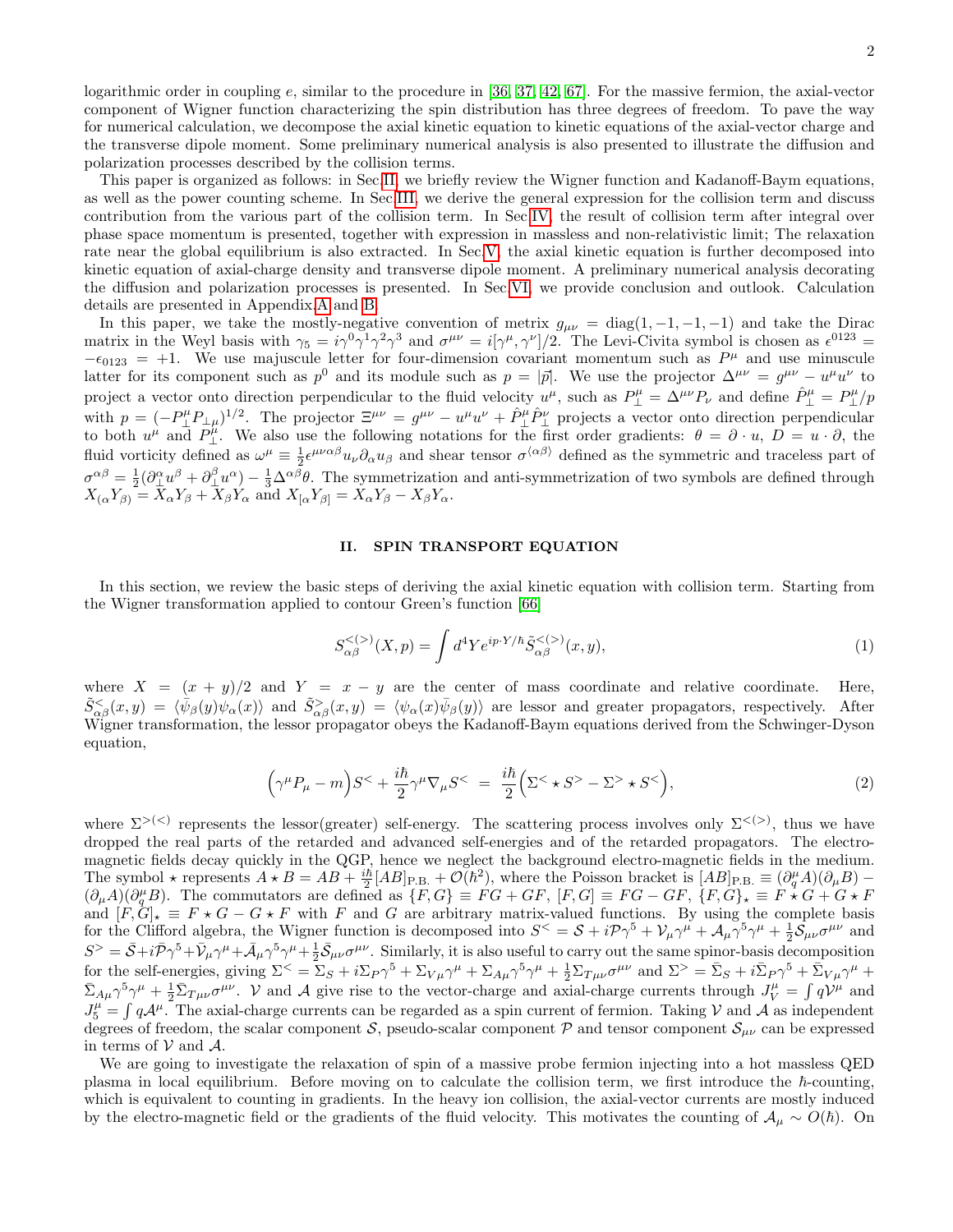the other hand, the vector charge current can be safely kept only to  $\mathcal{O}(\hbar^0)$ , as it is dominated by classical process. The power-counting of  $\mathcal{A}_{\mu}$  and  $\mathcal{V}_{\mu}$  also leads to counting of the other components  $\mathcal{S} \sim \mathcal{O}(\hbar^0)$ ,  $\mathcal{S}_{\mu\nu} \sim \mathcal{O}(\hbar^1)$  and  $\mathcal{P} \sim \mathcal{O}(\hbar^2)$ , as well as the components of the self-energy. In the Coulomb scattering we are going to investigate, the above counting leads to  $\Sigma_S \sim \mathcal{O}(\hbar^0)$ ,  $\Sigma_{V\mu} \sim \mathcal{O}(\hbar^0)$ ,  $\Sigma_{A\mu} \sim \mathcal{O}(\hbar^1)$ ,  $\Sigma_{T\mu\nu} \sim \mathcal{O}(\hbar^1)$  and  $\Sigma_P \sim \mathcal{O}(\hbar^2)$ . The thermalization of the vector charge is dominated by the classical process, thus is enough to keep only  $\mathcal{O}(\hbar^0)$  terms in the collision term. The thermalization of spin involves diffusion of the initial spin of the probe as well as polarization induced by gradients such as the vorticity and shear, it is required to evaluate the collision terms up to  $\mathcal{O}(\hbar)$ . Then the collision terms for vector and axial-vector components are be obtained though comparing the Dirac structures on both sides of Kadanoff-Baym equation, giving the vector kinetic equation

$$
\partial_{\mu} \mathcal{V}^{\mu} = -\frac{P_{\mu}}{m} \widehat{\Sigma_{S} \mathcal{V}^{\mu}} - \widehat{\Sigma_{V \mu} \mathcal{V}^{\mu}} + O(\hbar), \tag{3}
$$

where  $\widehat{XY} = \overline{X}Y - X\overline{Y}$ . And the axial kinetic equation

<span id="page-2-1"></span>
$$
P \cdot \partial \mathcal{A}_{\mu} = -m\widehat{\Sigma_{S} \mathcal{A}_{\mu}} - P^{\nu} \widehat{\Sigma_{V \nu} \mathcal{A}_{\mu}} - P^{\nu} \widehat{\Sigma_{A \mu} V_{\nu}} - \frac{m}{2} \epsilon_{\alpha \beta \lambda \mu} \widehat{\Sigma_{T}^{\alpha \beta} V^{\lambda}} + P_{\mu} \widehat{\Sigma_{A \nu} V^{\nu}} + \frac{1}{2} \epsilon_{\mu \nu \rho \sigma} (\partial^{\sigma} \widehat{\Sigma_{V}^{\nu}}) \widehat{V^{\rho}} + O(\hbar^{2}). \tag{4}
$$

The power counting  $\mathcal{A}_{\mu} \sim \mathcal{O}(\hbar)$  guarantees the mass-shell condition of  $\mathcal{A}_{\mu}$  [\[39\]](#page-18-23), see also [\[37\]](#page-18-20) for details of derivation. With the relations between various components of the Wigner function, the parameterization of the various components can be taken as,

<span id="page-2-2"></span>
$$
S = 2\pi\epsilon(P \cdot u)\delta(P^2 - m^2)m f_V,
$$
  
\n
$$
\mathcal{V}_{\mu} = 2\pi\epsilon(P \cdot u)\delta(P^2 - m^2)P_{\mu}f_V,
$$
  
\n
$$
\mathcal{A}_{\mu} = 2\pi\epsilon(P \cdot u)\delta(P^2 - m^2)n_{\mu},
$$
  
\n
$$
S_{\mu\nu} = 2\pi\epsilon(P \cdot u)\delta(P^2 - m^2)\Sigma_{\mu\nu}.
$$
\n(5)

We do not take any decomposition of  $n_{\mu}$  at the moment, for now it is only constrained by  $P^{\mu}n_{\mu}=0$  coming directly from  $P^{\mu}A_{\mu} = 0$ . With the relation  $S_{\mu\nu} = \frac{1}{2m} \partial_{[\mu}V_{\nu]} - \frac{1}{m} \epsilon_{\mu\nu\rho\sigma} P^{\rho}A^{\sigma} + \mathcal{O}(\hbar^2)$  between the tensor and axial-vector component [\[39\]](#page-18-23),  $\Sigma_{\mu\nu}$  is expressed as

$$
\Sigma_{\mu\nu}(P) = -\frac{1}{2m} P_{[\mu} \partial_{\nu]} f_V(P) - \frac{1}{m} \epsilon_{\mu\nu\rho\sigma} P^{\rho} n^{\sigma}(P). \tag{6}
$$

Besides, within such power counting, one would have  $\mathcal{P} \sim \mathcal{O}(\hbar^2)$ , and  $\Sigma_P \sim \mathcal{O}(\hbar^2)$ , they are thus excluded from the current problem. For later convenience, the zeroth order and first order Wigner functions of massive fermion are given by

$$
S^{<(0)} = 2\pi\epsilon(P \cdot u)\delta(P^2 - m^2)(m + \gamma^\mu P_\mu) f_V(P),
$$
  
\n
$$
S^{<(1)} = 2\pi\epsilon(P \cdot u)\delta(P^2 - m^2)\left(\gamma^5 \gamma^\mu n_\mu(P) + \frac{\sigma^{\mu\nu}}{2} \Sigma_{\mu\nu}(P)\right).
$$
\n(7)

For massless fermion  $S^{<(0)} = 2\pi\epsilon(P\cdot u)\delta(P^2)\gamma^\mu P_\mu f_V(P)$  and  $S^{<(1)} = 2\pi\epsilon(P\cdot u)\delta(P^2)\gamma^5\gamma^\mu n_\mu(P)$ . In the following, we use the variable  $n_{\mu}$  instead of  $\mathcal{A}_{\mu}$  for the axial-vector component to avoid the coefficient  $2\pi\epsilon(P\cdot u)\delta(P^2 - m^2)$  on both sides of the transport equation.

# <span id="page-2-0"></span>III. COULOMB SCATTERING

In this section, we consider the scenario where the massive hard fermion probes into a hot QED plasma and undergoes a 2-by-2 scattering with hot medium at local equilibrium. The light fermion in the medium can be well approximated as massless at local equilibrium. The mass of the probe fermion is assumed to be much greater than the thermal mass  $m \gg eT$ , in this case the Compton scattering does not contribute at the leading logarithmic order, thus only the Coulomb scattering is considered. This approximation can be understood as a toy model for the spin evolution of the s-quark in the quark gluon plasma. Since the axial-vector component is counted to be  $\mathcal{A}_{\mu} \sim \mathcal{O}(\hbar)$ , both the diffusion of spin of the massive probe fermion and the first order gradients of the medium contribute at the same order and should be treated on the same basis. We calculate the collision term of axial kinetic equation keeping all the contributions of the first order gradient and work out the leading logarithmic order collision terms. The following Feynman diagram [\[41\]](#page-19-9) describes the Coulomb scattering of the massive probe fermion  $(P \text{ and } K)$  with the massless medium fermion  $(P'$  and  $K'$ ).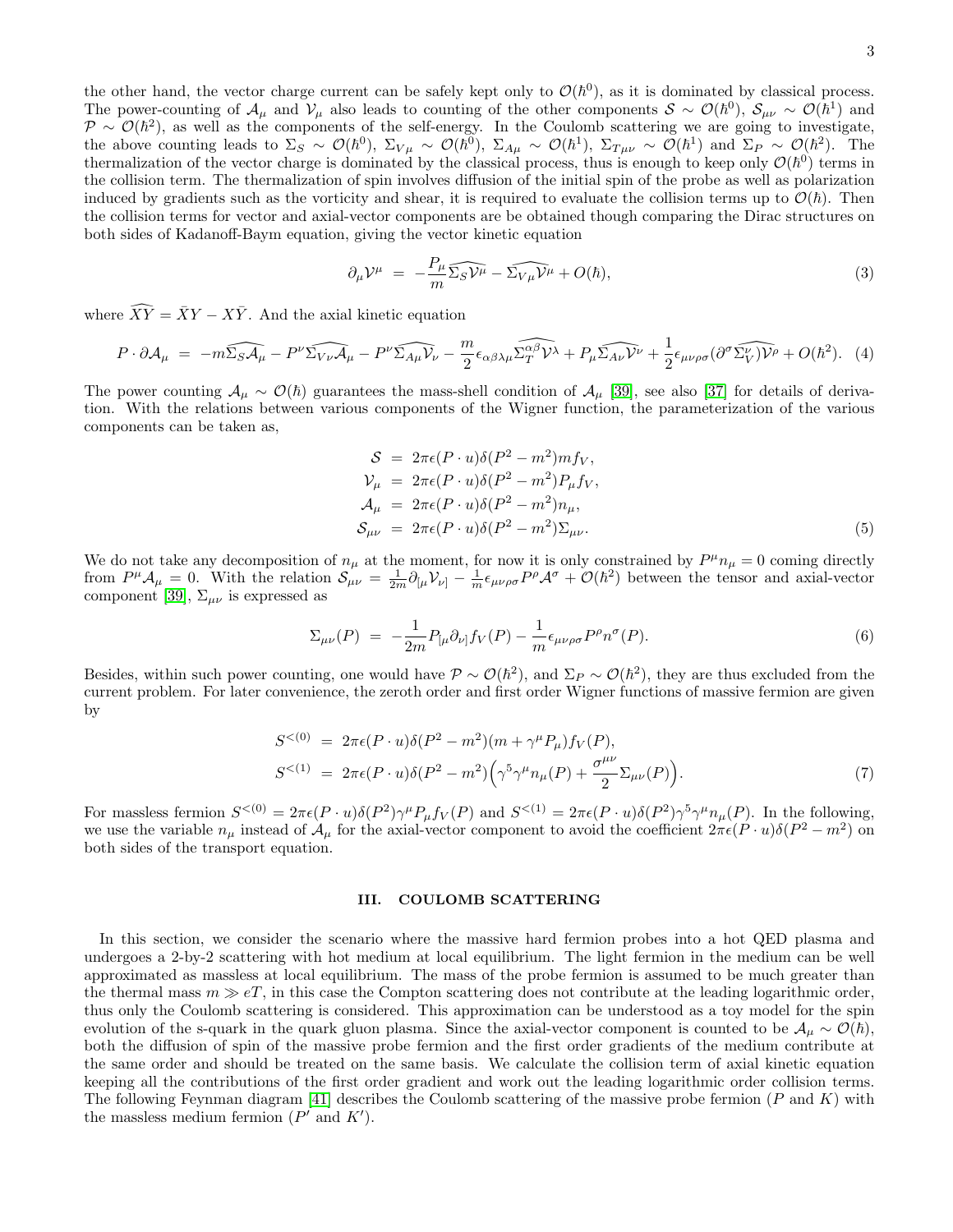

FIG. 1: Two-loop diagram for fermion self-energy containing propagator corrections [\[41\]](#page-19-9). the 12 libeling are uniquely determined by the requirement that three propagators attached to a vertex cannot be simultaneously on-shell.

The greater fermion self-energy is defined as

$$
\Sigma^>(P) = e^4 \int_{Q,K} \gamma^{\mu} S^>(K) \gamma^{\nu} G^<_{\mu\nu}(Q), \tag{8}
$$

where  $\int_{Q,K} = \int d^4K d^4Q(2\pi)^{-8} \epsilon(K \cdot u) \delta(K^2 - m^2)(2\pi)^4 \delta(P - K - Q)$ .  $G_{\mu\nu}^<(Q)$  is the photon propagator containing one fermion loop correction,

$$
G_{\mu\nu}^{(0,1)<}(Q) = -D_{\mu\beta}^{22}(Q)D_{\alpha\nu}^{11}(Q)\Pi^{(0,1)<\alpha\beta}(Q). \tag{9}
$$

For simplicity, we will choose Feynman gauge for  $D_{\mu\beta}^{22}$  and  $D_{\alpha\nu}^{11}$ , namely  $D_{\mu\beta}^{22} = \frac{ig_{\mu\beta}}{Q^2}$  and  $D_{\alpha\nu}^{11} = \frac{-ig_{\alpha\nu}}{Q^2}$ . As processes with the on-shell photon such as Compton scattering is suppressed, the collision term is gauge invariant. A short proof of gauge invariance is placed in the Appendix[.B.](#page-17-0) The photon self-energy get gradient correction from the on-shell loop fermion, it is also counted in  $\hbar$  with the leading order and first order photon self-energy are

$$
\Pi^{(0) < \alpha\beta}(Q) = -e^2 \int_{K',P'} \text{Tr}[\gamma^{\alpha} S^{(0) < (P')\gamma^{\beta} S^{(0) >}(K')}],
$$
  
\n
$$
\Pi^{(1) < \alpha\beta}(Q) = -e^2 \int_{K',P'} \text{Tr}[\gamma^{\alpha} S^{(1) < (P')\gamma^{\beta} S^{(0) >}(K') + \gamma^{\alpha} S^{(0) < (P')\gamma^{\beta} S^{(1) >}(K')}],
$$
\n(10)

where  $\int_{K',P'} = \int d^4 K' d^4 P'(2\pi)^{-8} \epsilon(P' \cdot u) \epsilon(K' \cdot u) \delta(P'^2) \delta(K'^2) (2\pi)^4 \delta(Q + P' - K')$ . Fermion with momentum P and K are the massive probe fermion, while with momentum  $P'$  and  $K'$  are the massless medium fermion. Substituting the Wigner function of the loop fermion, the photon propagator at zeroth order and first order are given by

<span id="page-3-0"></span>
$$
G_{\mu\nu}^{(0)}{}^{<}(Q) = 4e^2(2\pi)^2 \int_{K',P'} \frac{1}{(Q^2)^2} \Big( P'_{\{\nu} K'_{\mu\}} - g_{\mu\nu} P' \cdot K' \Big) f_V(P') \bar{f}_V(K'),
$$
  
\n
$$
G_{\mu\nu}^{(1)}{}^{<}(Q) = 4e^2(2\pi)^2 \int_{K',P'} \frac{1}{(Q^2)^2} i\epsilon_{\mu\nu\rho\sigma} \Big( K'^{\sigma} n^{\rho}(P') \bar{f}_V(K') - P'^{\sigma} \bar{n}^{\rho}(K') f_V(P') \Big). \tag{11}
$$

 $G_{\mu\nu}^{(0) <}$  is symmetric in indices, while  $G_{\mu\nu}^{(1) <}$  is anti-symmetric. Instead of using the HTL photon propagator and calculate the one loop fermion self-energy [\[36,](#page-18-21) [37\]](#page-18-20), here we use the loop-corrected photon propagator. The former captures the classical effects in the evolution of probe fermion, while quantum effects such as contributions from the gradients of the medium are not included. One loop fermion self-energy using the HTL photon propagator also assumes that the medium fermions are at equilibrium, non-equilibrium effects are also excluded. In comparison, the zeroth order  $G_{\mu\nu}^{(0)}(Q)$  includes classical effects same as described by HTL photon propagator, and through the first order propagator  $G_{\mu\nu}^{(1)}(Q)$ , spin of the massless medium fermion could contribute to the spin evolution of the probe fermion. Besides, by calculating the two loop fermion self-energy, one can also investigate the evolution of probe fermion in a non-equilibrium medium. However, in this paper, we restrict to the scenario where the massless medium fermion is at local equilibrium as a first step.

Contract  $\chi^{&\mu\nu} = \gamma^{\mu} S^&\gamma^{\nu}$  with the photon propagator, the fermion self-energy can be decomposed to various Dirac components [\[37\]](#page-18-20),

$$
\chi^{<\mu\nu}G_{\mu\nu}^{>} = (\mathcal{S}G_{\mu\nu}^{>}g^{\mu\nu} + i\mathcal{S}^{\mu\nu}G_{\mu\nu}^{>}) + i\gamma^{5}(-\mathcal{P}G_{\mu}^{>}\mu - i\mathcal{S}_{\alpha\beta}G_{\mu\nu}^{>}\frac{\epsilon^{\mu\nu\alpha\beta}}{2}) + \gamma^{\rho}(\mathcal{V}^{\mu}G_{(\mu\rho)}^{>} - \mathcal{V}_{\rho}G_{\mu}^{>}\mu - i\epsilon_{\mu\nu\sigma\rho}\mathcal{A}^{\sigma}G^{> \mu\nu})
$$
(12)

$$
+\gamma^5\gamma^\rho(-\mathcal{A}^\mu G^>_{(\mu\rho)}+\mathcal{A}_\rho G^>_\mu{}^\mu+i\epsilon_{\mu\nu\sigma\rho}\mathcal{V}^\sigma G^{> \mu\nu})+\frac{1}{2}\sigma^{\rho\sigma}(2\mathcal{S}^\mu_{\ \rho}G^>_{(\mu\sigma)}+\mathcal{S}_{\rho\sigma}G^>_\mu{}^\mu-2i\mathcal{S}G^>_{\rho\sigma}-i\mathcal{P}\epsilon_{\mu\nu\rho\sigma}G^{> \mu\nu}).
$$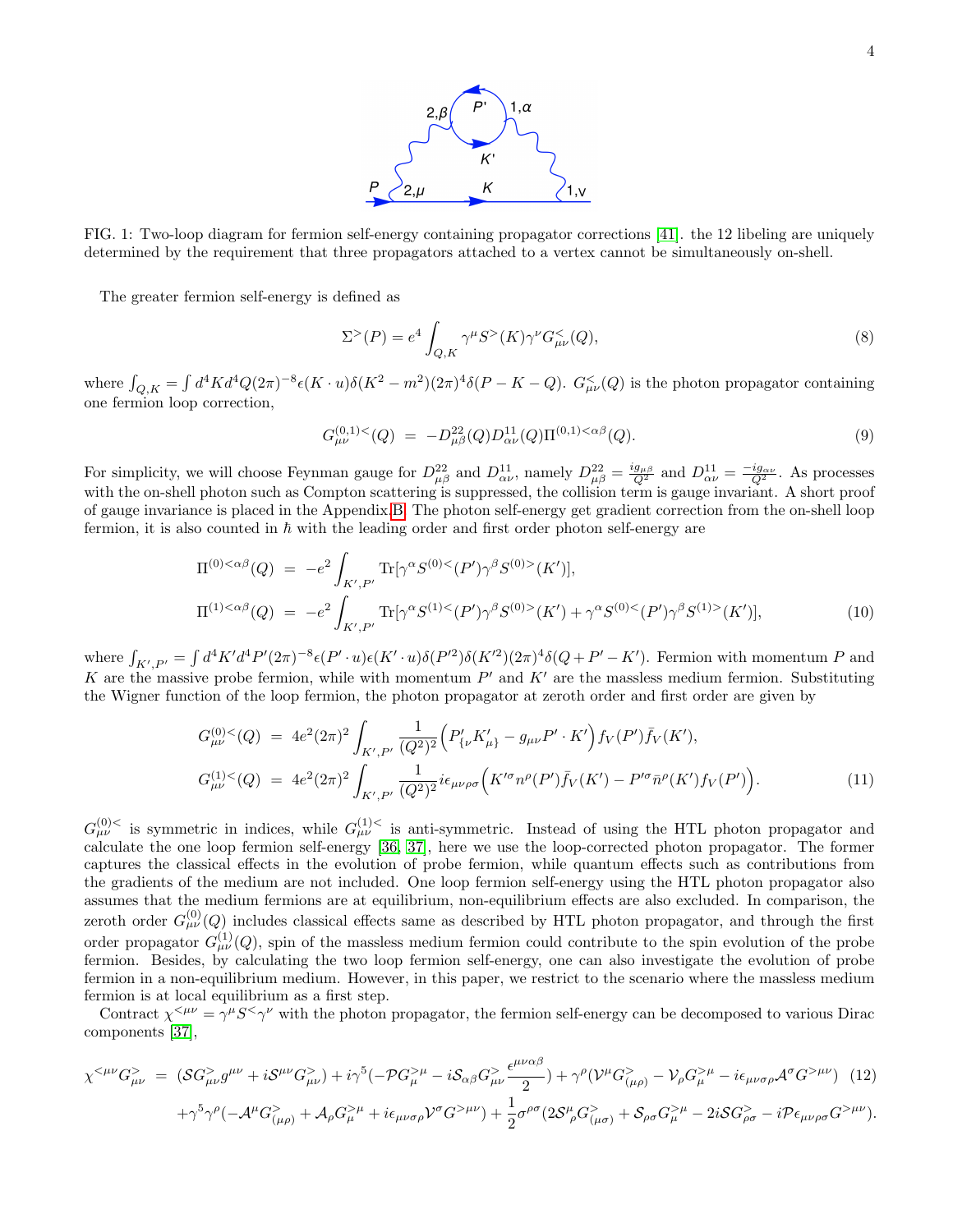For the purpose of obtaining the collision terms to  $\mathcal{O}(\hbar)$ , only terms linear in axial-vector component  $\mathcal{A}^{\mu}$  appear while higher order of A are at least  $\mathcal{O}(\hbar^2)$  and are neglected. The self-energy components appearing in the transport equation [\(4\)](#page-2-1) are  $\Sigma_S$ ,  $\Sigma_{V\mu}$ ,  $\Sigma_{A\mu}$  and  $\Sigma_{T\mu\nu}$ , the greater components are expressed as

<span id="page-4-0"></span>
$$
\begin{split}\n\bar{\Sigma}_{S}(P) &= e^{2} \int_{Q,K} \bar{\mathcal{S}}(K) G_{\mu\nu}^{(0)}{}^{<}(Q) g^{\mu\nu}, \\
\bar{\Sigma}_{V\mu}(P) &= e^{2} \int_{Q,K} 2\bar{\mathcal{V}}^{\nu}(K) G_{\mu\nu}^{(0)}{}^{<}(Q) - \bar{\mathcal{V}}_{\mu}(K) G_{\rho\nu}^{(0)}{}^{<}(Q) g^{\rho\nu}, \\
\bar{\Sigma}_{A\mu}(P) &= e^{2} \int_{Q,K} -2\bar{\mathcal{A}}^{\nu}(K) G_{\mu\nu}^{(0)}{}^{<}(Q) + \bar{\mathcal{A}}_{\mu}(K) G_{\rho\nu}^{(0)}{}^{<}(Q) g^{\rho\nu} + i\epsilon_{\alpha\beta\nu\mu} \bar{\mathcal{V}}^{\nu}(K) G^{(1) < \alpha\beta}(Q), \\
\bar{\Sigma}_{T\mu\nu}(P) &= e^{2} \int_{Q,K} 2\bar{\mathcal{S}}^{\rho}_{\phantom{\rho}[\mu]}(K) G_{\rho\nu]}^{(0) <}(Q) + \bar{\mathcal{S}}_{\mu\nu}(K) G_{\rho\lambda}^{(0) <}(Q) g^{\rho\lambda} - 2i\bar{\mathcal{S}}(K) G_{\mu\nu}^{(1) <}(Q).\n\end{split} \tag{13}
$$

The lessor components of the self-energy can be obtained through replacing  $S^>$  by  $S^<$ , and  $G^<$  by  $G^>$ .

As a first step, in this paper, we consider the case where the massive probe fermion has local equilibrium number distribution, so that we can use the local equilibrium of number distribution  $\bar{f}_{K'}\bar{f}_{K}f_{P}f_{P'} - f_{K'}f_{K}\bar{f}_{P}\bar{f}_{P'} = 0$  in the derivation. For abbreviation, we denote  $f_V(P)$  as a general non-equilibrium number distribution, and denote  $f_P = f_V^{\text{leq}}(P) = n_F(P)$  as the local equilibrium number distribution. This simplifies the last term  $\partial^{\sigma} \Sigma_V^{\nu}(P)$  in [\(4\)](#page-2-1), with  $\Sigma_V^{\nu}(P)$  defined in [\(13\)](#page-4-0). Using local equilibrium of number distribution, one can convert  $\partial^{\mu}(\bar{f}_{K'}\bar{f}_{K}f_{P'})$  into  $\partial^{\mu}f_{P}$ . After straightforward but tedious algebra, the collision terms of axial kinetic equation can be casted into  $P \cdot \partial n_\mu = C_\mu$ ,

<span id="page-4-1"></span>
$$
C_{\mu} = -4e^{4}(2\pi)^{3} \int_{Q,K} \int_{K',P'} \left\{ M_{\mu\nu}^{A1}(\bar{f}_{K}f_{P'}\bar{f}_{K'} + f_{K}\bar{f}_{P'}f_{K'})n^{\nu}(P) + M_{\mu\nu}^{A2}(f_{P}f_{P'}\bar{f}_{K'} + \bar{f}_{P}\bar{f}_{P'}f_{K'})n^{\nu}(K) \right. \\ \left. + M_{\mu\nu}^{A3}(\bar{f}_{K}\bar{f}_{K'}f_{P'} + f_{K}f_{K'}\bar{f}_{P'})\partial^{\nu}f_{P} + M_{\mu\nu}^{A4}(f_{P}f_{P'}\bar{f}_{K'} + \bar{f}_{P}\bar{f}_{P'}f_{K'})\partial^{\nu}f_{K} \right. \\ \left. + M_{\mu\nu}^{A5}(\bar{f}_{K'}f_{P}\bar{f}_{K} + f_{K'}\bar{f}_{P}f_{K})n_{\text{leq}}^{\nu}(P') + M_{\mu\nu}^{A6}(f_{P'}f_{P}\bar{f}_{K} + \bar{f}_{P'}\bar{f}_{P}f_{K})n_{\text{leq}}^{\nu}(K') \right\}, (14)
$$

where  $\int_{Q,K} \int_{K',P'} = \int (2\pi)^{-16} d^4Q d^4K d^4K' d^4P'(2\pi)^8 \delta(P - K - Q) \delta(Q + P' - K') \epsilon(K \cdot u) \epsilon(P' \cdot u) \epsilon(K' \cdot u) \delta(K^2 - Q)$  $(m^2)\delta(P'^2)\delta(K'^2)$ . The various effective scattering amplitudes in [\(14\)](#page-4-1) are given by

<span id="page-4-2"></span>
$$
M_{\mu\nu}^{A1} = \frac{1}{(Q^{2})^{2}} g_{\mu\nu} \left( -m^{2}P' \cdot K' + 2P \cdot P'K \cdot K' \right) + \{P' \leftrightarrow K'\},
$$
  
\n
$$
M_{\mu\nu}^{A2} = \frac{1}{(Q^{2})^{2}} \left( g_{\mu\nu} \left( K \cdot PP' \cdot K' - 2K \cdot K'P \cdot P' \right) - K' \cdot P' K_{\mu} P_{\nu} - 2P \cdot P' Q_{\mu} K'_{\nu} + 2P \cdot Q P'_{\mu} K'_{\nu} + 2K \cdot K' P'_{\mu} P_{\nu} \right)
$$
\n
$$
+ \{P' \leftrightarrow K'\},
$$
  
\n
$$
M_{\mu\nu}^{A3} = \frac{1}{(Q^{2})^{2}} \epsilon_{\mu\nu\alpha\beta} K \cdot K' P^{\beta} P'^{\alpha} + \{P' \leftrightarrow K'\},
$$
  
\n
$$
M_{\mu\nu}^{A4} = -\frac{1}{(Q^{2})^{2}} \left( \epsilon_{\mu\nu\alpha\beta} \left( \frac{1}{2} P' \cdot K' P^{\beta} K^{\alpha} + P \cdot P' K^{\beta} K'^{\alpha} \right) + \epsilon_{\lambda\nu\alpha\beta} K'_{\mu} P^{\alpha} K^{\beta} P'^{\lambda} \right) + \{P' \leftrightarrow K'\},
$$
  
\n
$$
M_{\mu\nu}^{A5} = \frac{2}{(Q^{2})^{2}} \left( m^{2} Q \cdot K' g_{\mu\nu} - m^{2} K'_{\mu} Q_{\nu} + K \cdot K' P_{\mu} P_{\nu} - P \cdot K' P_{\mu} K_{\nu} \right),
$$
  
\n
$$
M_{\mu\nu}^{A6} = \frac{2}{(Q^{2})^{2}} \left( m^{2} Q \cdot P' g_{\mu\nu} - m^{2} P'_{\mu} Q_{\nu} + K \cdot P' P_{\mu} P_{\nu} - P \cdot P' P_{\mu} K_{\nu} \right),
$$
\n(15)

where  $\{P' \leftrightarrow K'\}$  denotes exchanging the two momentum in the terms before, namely  $f(P', K') + \{P' \leftrightarrow K'\}$  means  $g(P', K') + g(K', P'), g$  is an albitrary function.

The first line in collision term [\(14\)](#page-4-1) corresponds to the spin diffusion of the probe fermion, which are similar to classical spin relaxation processes [\[36,](#page-18-21) [37\]](#page-18-20). The last two lines are polarization of probe fermion contributing from the collection motion of the medium as well as spin of the medium fermion. The third line in [\(14\)](#page-4-1) describes the polarization effect due to spacetime gradient of  $f_V$  of the probe fermion. The last line is the contribution from spin of the medium fermion. As  $\mathcal{A}_{\mu}$  is  $\mathcal{O}(\hbar)$  in the power counting, in order to investigate its evolution, it is of key necessity to evaluate all the first order gradient in the collision term. Before going on to present the collision term after momentum integral, we first discuss each part of the collision terms.

a. Diffusion Terms with  $M_{\mu\nu}^{A1}$  and  $M_{\mu\nu}^{A2}$  are the spin diffusion terms, these two terms have the same physical meaning as discussed in [\[36,](#page-18-21) [37\]](#page-18-20), describing the relaxation of probe spin by the QED dynamics. After simplifying the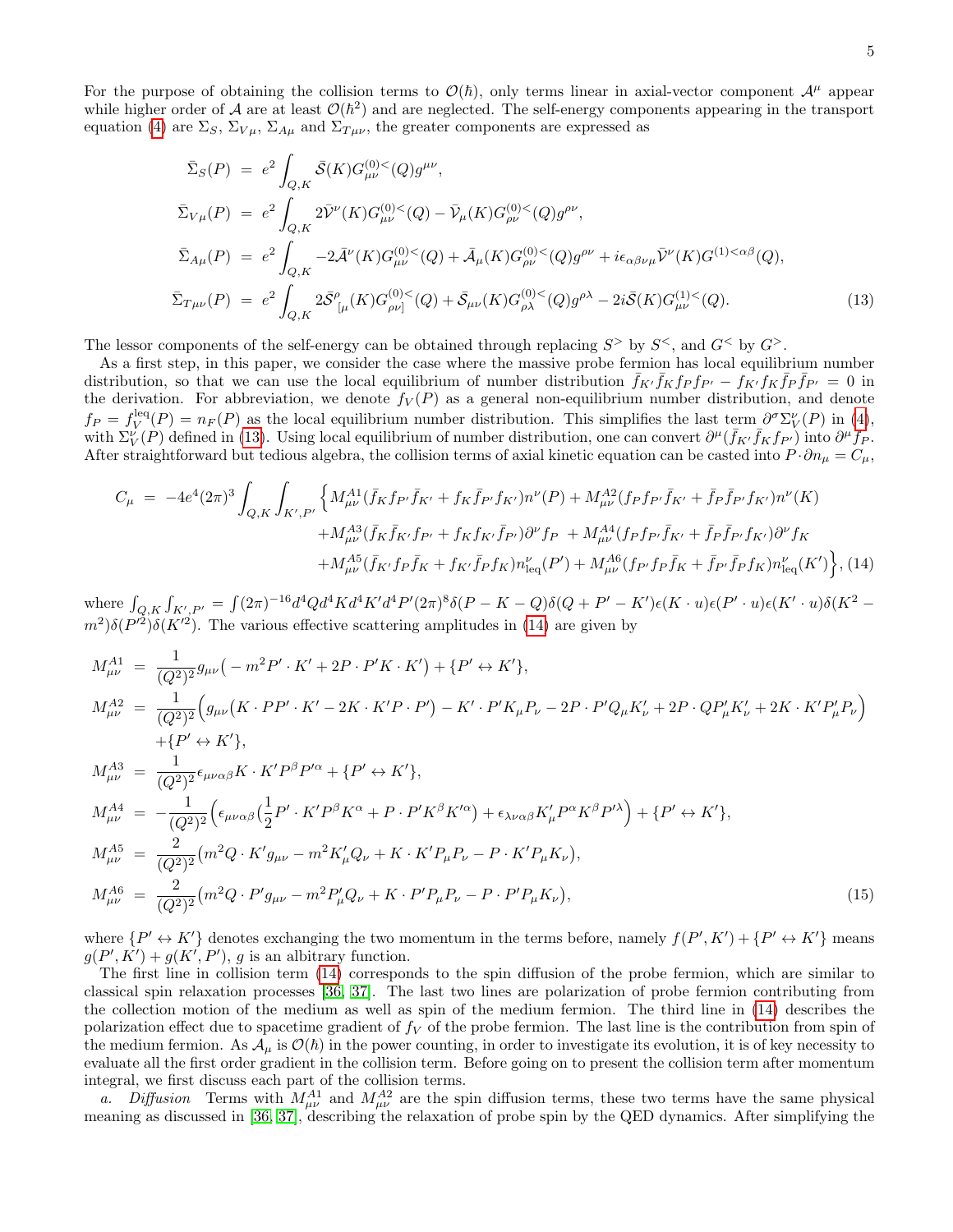integral measure, the diffusion term can be recasted into

<span id="page-5-3"></span>
$$
C_{A\mu}^{\text{diff}} = -4e^4 \int_{q_0, q, k'} \left\{ M_{\mu\nu}^{A1} (\bar{f}_K f_{P'} \bar{f}_{K'} + f_K \bar{f}_{P'} f_{K'}) n^{\nu}(P) + M_{\mu\nu}^{A2} (f_P f_{P'} \bar{f}_{K'} + \bar{f}_P \bar{f}_{P'} f_{K'}) n^{\nu}(K) \right\},\tag{16}
$$

where  $\int_{q_0,q,k'}$  is the abbreviation for  $\frac{1}{(2\pi)^5} \int dq_0 d^3q d^3k' \frac{1}{2p'_0 2k'_0 2k_0} \delta(p_0 - k_0 - q_0) \delta(p'_0 - k'_0 + q_0)$ . Instead of photon propagator in the HTL approximation, we use the photon propagator with one-loop correction [\(11\)](#page-3-0). This leads to the same structure in the collision term, while the coefficients will be different by a constant factor compared with [\[37\]](#page-18-20), coming  $SU(N)$  of the symmetry of color field in [37]. In the HTL approximation, the probe fermion and medium fermion are hard fermions  $p, k, p', k' \sim T$ , while the momentum transfer is soft  $eT \ll q_0, q \ll T$ . In order to complete the momentum integral and keep the result to leading logarithmic order, the axial-vector components of the out-going probe fermion is expanded in terms of soft momentum Q as

$$
n_{\mu}(K) = n_{\mu}(P - Q) \simeq n_{\mu}(P) - Q^{\nu}\partial_{P_{\perp}^{\nu}}n_{\mu}(P) + \frac{1}{2}Q^{\rho}\partial_{P_{\perp}^{\rho}}Q^{\nu}\partial_{P_{\perp}^{\nu}}n_{\mu}(P) + \mathcal{O}(Q^3). \tag{17}
$$

With restriction of the on-shell condition  $\delta(P^2 - m^2)$ ,  $n_\mu(P)$  is only function of the three-momentum  $P_\perp^{\mu}$ , hence the derivative  $\partial_{p_0} n_\mu(P)$  can be dropped. And likewise in the expansion of  $f_K$  and  $f_{P'}$  by soft momentum  $\overline{Q}$ . The basic strategy is to expand the integrand to  $\mathcal{O}(Q^{-2})$ , together with the integral measure which is  $\mathcal{O}(Q^2)$ , then the momentum integral gives leading logarithmic result. Further details of momentum integral is presented in Appendix[.A 2.](#page-14-0)

b. polarization The second and third lines in [\(14\)](#page-4-1) contain first order gradients through derivatives of number distribution of the probe  $\partial^{\nu} f_P$ ,  $\partial^{\nu} f_K$  as well as the axial-vector component of the medium fermion  $n_{\text{leq}}^{\nu}(P')$  and  $n_{\text{leq}}^{\nu}(K')$ . We take the assumption that the number distribution of the probe has reached local equilibrium with the medium, in this scenario, we can decompose  $\partial^{\nu}f_P$ ,  $\partial^{\nu}f_K$  in terms of gradients of the fluid. Similar to [\[62\]](#page-19-10), derivative of the fluid velocity u can be decomposed into anti-symmetric and symmetric part  $\partial^{\mu}u^{\nu} = \omega^{\mu\nu} + \sigma^{\mu\nu}$ , where  $\omega^{\mu\nu} =$  $(\partial^{\mu}u^{\nu}-\partial^{\nu}u^{\mu})/2$  and  $\sigma^{\mu\nu}=(\partial^{\mu}u^{\nu}+\partial^{\nu}u^{\mu})/2$ . With the vorticity defined as  $\omega^{\mu}\equiv \frac{1}{2}\epsilon^{\mu\nu\alpha\beta}u_{\nu}(\partial_{\alpha}u_{\beta})$ , the symmetric part is casted into  $\omega_{\alpha\beta} = -\epsilon_{\alpha\beta\mu\nu}\omega^{\mu}u^{\nu} + \kappa_{\alpha\beta}$ , with  $\kappa_{\alpha\beta} = \frac{1}{2}(u_{\alpha}Du_{\beta} - u_{\beta}Du_{\alpha})$ . Defining  $\tilde{E}^{\sigma}(P) = P_{\lambda}(\frac{1}{T}u^{\lambda}\partial^{\sigma}T - \sigma^{\sigma\lambda} - \kappa^{\sigma\lambda})$ , we arrive at the following decomposition,

<span id="page-5-0"></span>
$$
\partial^{\nu} f_P = -\left(\epsilon^{\nu\rho\alpha\beta} P_{\rho}\omega_{\alpha}u_{\beta} + \tilde{E}^{\nu}(P)\right)f'_P,\tag{18}
$$

where  $f'_P = \partial_{u \cdot P} f_P = (-\frac{1}{T}) f_P \overline{f}_P$ .  $\tilde{E}^{\sigma}(P)$  can be further casted in combination of shear tensor, acceleration and gradient of temperature

$$
\tilde{E}^{\sigma}(P) = -P_{\lambda}(\partial^{\langle \sigma} u^{\lambda \rangle} + \frac{1}{3} \Delta^{\sigma \lambda} \theta + u^{\sigma} D u^{\lambda}) + P \cdot u[\partial^{\sigma} \ln T]. \tag{19}
$$

The spin evolution of the massive probe fermion in a massless QED at local equilibrium also involves the exchanging of spin with the massless medium fermion, which are at local equilibrium. For the medium fermion, we take the local equilibrium distribution of spin [\[62\]](#page-19-10), namely

<span id="page-5-1"></span>
$$
\mathcal{A}_{\mu}^{\text{leq}}(P) = 2\pi\epsilon(P\cdot u)\delta(P^2)\left(\frac{P\cdot\omega u_{\mu}}{2} - \frac{P\cdot u\omega_{\mu}}{2} - S_{\mu\sigma}^{(u)}(P)\tilde{E}^{\sigma}(P)\right)f'_{V}(P),\tag{20}
$$

where

$$
S_{\mu\nu}^{(u)}(P) = \frac{\epsilon_{\mu\nu\alpha\beta} P^{\alpha} u^{\beta}}{2P \cdot u}.
$$
\n(21)

The polarization effect contains contribution from vorticity, shear tensor, acceleration and the gradient of temperature. With the decomposition [\(18\)](#page-5-0) and [\(20\)](#page-5-1), the vorticity related terms in the collision term can be collected into,

<span id="page-5-2"></span>
$$
C_{A\mu}^{\text{vor}} = -4e^4 \int_{q_0, q, k'} C_{\mu}^{\text{vor}}(-\beta) \bar{f}_K \bar{f}_{K'} f_{P'} f_P,
$$
\n(22)

with  $\beta(x) = T(x)^{-1}$ , and

$$
C_{\mu}^{\text{vor}} = -(M_{\mu\nu}^{A3} P_{\rho} + M_{\mu\nu}^{A4} K_{\rho}) \epsilon^{\nu\rho\alpha\beta} \omega_{\alpha} u_{\beta} + \frac{1}{2} (M_{\mu\nu}^{A5} P'_{\rho} + M_{\mu\nu}^{A6} K'_{\rho}) \omega^{[\rho} u^{\nu]}.
$$
 (23)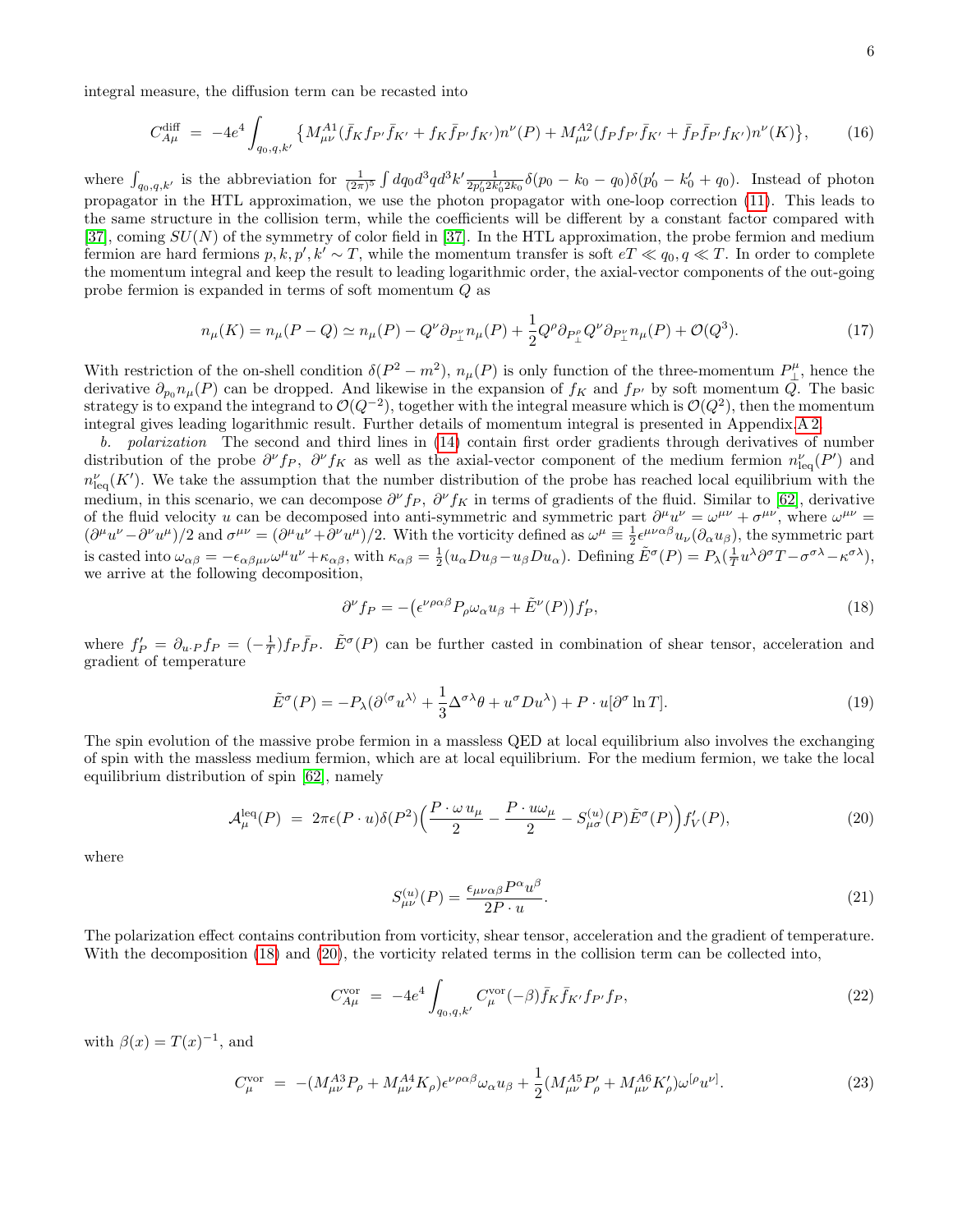The effective amplitudes  $M^{Ai}$  defined in [\(15\)](#page-4-2). [\(22\)](#page-5-2) characterizes the polarization effect due the the vorticity in the medium. Using the decomposition [\(18\)](#page-5-0) and [\(20\)](#page-5-1), the shear tensor related terms in the collision term can be casted into,

<span id="page-6-2"></span>
$$
C_{A\mu}^{\text{shear}} = -4e^4 \int_{q_0, q, k'} C_{\mu\alpha\beta}^{\text{shear}} \sigma^{\langle\alpha\beta\rangle}(-\beta) \bar{f}_K \bar{f}_{K'} f_{P'} f_P \tag{24}
$$

with  $C_{\mu\alpha\beta}^{\text{shear}}$  defined through

<span id="page-6-4"></span>
$$
C_{\mu\alpha\beta}^{\text{shear}} = M_{\mu\alpha}^{A3} P_{\beta} + M_{\mu\alpha}^{A4} K_{\beta} + \frac{1}{2P' \cdot u} (M^{A5})_{\mu}^{\nu} \epsilon_{\nu\alpha\rho\lambda} P'^{\rho} u^{\lambda} P'_{\beta} + \frac{1}{2K' \cdot u} (M^{A6})_{\mu}^{\nu} \epsilon_{\nu\alpha\rho\lambda} K'^{\rho} u^{\lambda} K'_{\beta}.
$$
 (25)

The shear tensor  $\sigma^{\langle \alpha \beta \rangle}$  is the symmetric and traceless part of  $\sigma^{\alpha\beta} = \frac{1}{2} (\partial_{\perp}^{\alpha} u^{\beta} + \partial_{\perp}^{\beta} u^{\alpha}) - \frac{1}{3} \Delta^{\alpha\beta} \theta$ . In the local rest frame of the fluid, the shear tensor only spatial components  $\sigma_{ij} = \frac{1}{2}(\partial_i u_j + \partial_j u_i) - \frac{1}{3}\delta_{ij}\vec{\partial}\cdot\vec{u}$ . The efficient amplitudes are presented in [\(15\)](#page-4-2). The remaining first order gradients are the temperature gradient and acceleration, the corresponding collision term is collected into

<span id="page-6-3"></span>
$$
C_{A\mu}^{\text{Tgra+acc}} = -4e^4 \int_{q_0, q, k'} \left( C_{\mu\lambda}^{\text{Tgra}} \partial^{\lambda} \ln T + C_{\mu\lambda}^{\text{acc}} D u^{\lambda} \right) (-\beta) \bar{f}_K \bar{f}_{K'} f_{P'} f_P, \tag{26}
$$

with coefficients  $C_{\mu\lambda}^{\text{Tgra}}$  and  $C_{\mu\lambda}^{\text{acc}}$  defined as

<span id="page-6-5"></span>
$$
C_{\mu\lambda}^{\text{Tgra}} = -M_{\mu\lambda}^{A3} P \cdot u - M_{\mu\lambda}^{A4} K \cdot u - \frac{1}{2} (M^{A5})_{\mu}^{\nu} \epsilon_{\nu\lambda\alpha\beta} P^{\prime\alpha} u^{\beta} - \frac{1}{2} (M^{A6})_{\mu}^{\nu} \epsilon_{\nu\lambda\alpha\beta} K^{\prime\alpha} u^{\beta},
$$
  
\n
$$
C_{\mu\lambda}^{\text{acc}} = M_{\mu\nu}^{A3} u^{\nu} P_{\lambda} + M_{\mu\nu}^{A4} u^{\nu} K_{\lambda}.
$$
\n(27)

The final result of the collision term will be the sum of the all the parts above, namely  $C_{A\mu} = C_{A\mu}^{\text{diff}} + C_{A\mu}^{\text{vor}} + C_{A\mu}^{\text{shear}} + C_{A\mu}^{\text{inter}}$  $C_{A\mu}^{\text{Tgra}+\text{acc}}$ . The further calculation of the collision terms is presented in Appendix[.A 3.](#page-15-0)

# <span id="page-6-0"></span>IV. RESULT

In this section, we show explicitly the result of the collision term. The leading logarithmic contribution comes from the soft  $eT \ll q_0, q \ll T$  regime, the basic strategy to obtain the leading logarithmic contribution is to collecte all the terms up to  $\mathcal{O}(Q^{-2})$  in the integrand. Combined with the measure which is  $\mathcal{O}(Q^2)$ , both combined will give the leading logarithmic results. With the assumption that mass of the probe fermion is much larger than thermal mass  $m \gg m_D \sim eT$ , Compton scattering is sub-leading and only Coulomb scattering is considered. In the calculation, there is no more restriction for the mass of the probe fermion. In the following, we present the collision term after the momentum integral for arbitrary mass of the probe fermion, and also take massless and non-relativistic limit for a comparison.

#### A. arbitrary mass

For arbitrary nonzero mass of the probe fermion, the kinetic equation of the axial-vector component becomes

<span id="page-6-1"></span>
$$
P \cdot \partial n^{\mu}(P) = -\kappa_{LL} \frac{T}{mv} \Big\{ C^{(1)} n^{\mu}(P) + C^{(2)} u^{\mu} + C^{(3)} \hat{P}_{\perp}^{\mu} + C^{(4)} \hat{P}_{\perp}^{\nu} \partial_{P_{\perp \mu}} n_{\nu}(P) + C^{(5)} \hat{P}_{\perp}^{\nu} \partial_{P_{\perp}^{\nu}} n^{\mu}(P) + C^{(6)} g^{\nu \rho} \partial_{P_{\perp}^{\nu}} \partial_{P_{\perp}^{\rho}} n^{\mu}(P) + C^{(7)} \hat{P}_{\perp}^{\nu} \hat{P}_{\perp}^{\rho} \partial_{P_{\perp}^{\nu}} n^{\mu}(P) + C^{(8)} (\omega^{\mu} + \hat{P}_{\perp}^{\mu} \hat{P}_{\perp}^{\nu} \omega_{\nu}) + C^{(9)} \frac{1}{2} \Big( \epsilon^{\mu \nu \rho \alpha} u_{\nu} \hat{P}_{\perp \rho} \hat{P}_{\perp}^{\beta} + \epsilon^{\mu \nu \rho \beta} u_{\nu} \hat{P}_{\perp \rho} \hat{P}_{\perp}^{\alpha} \Big) \sigma_{\langle \alpha \beta \rangle} + C^{(10)} \epsilon^{\mu \nu \alpha \beta} u_{\alpha} \hat{P}_{\perp \beta} D u_{\nu} + C^{(11)} \epsilon^{\mu \nu \alpha \beta} u_{\alpha} \hat{P}_{\perp \beta} \partial_{\nu} \ln T \Big\}, \tag{28}
$$

note that both sides of the kinetic equation are on the mass shell  $\delta(P^2 - m^2)$ .  $\kappa_{LL}$  is the leading logarithmic coefficient defined by

$$
\kappa_{LL} = e^4 \ln \frac{1}{e} \frac{T^2}{8\pi}.
$$
\n(29)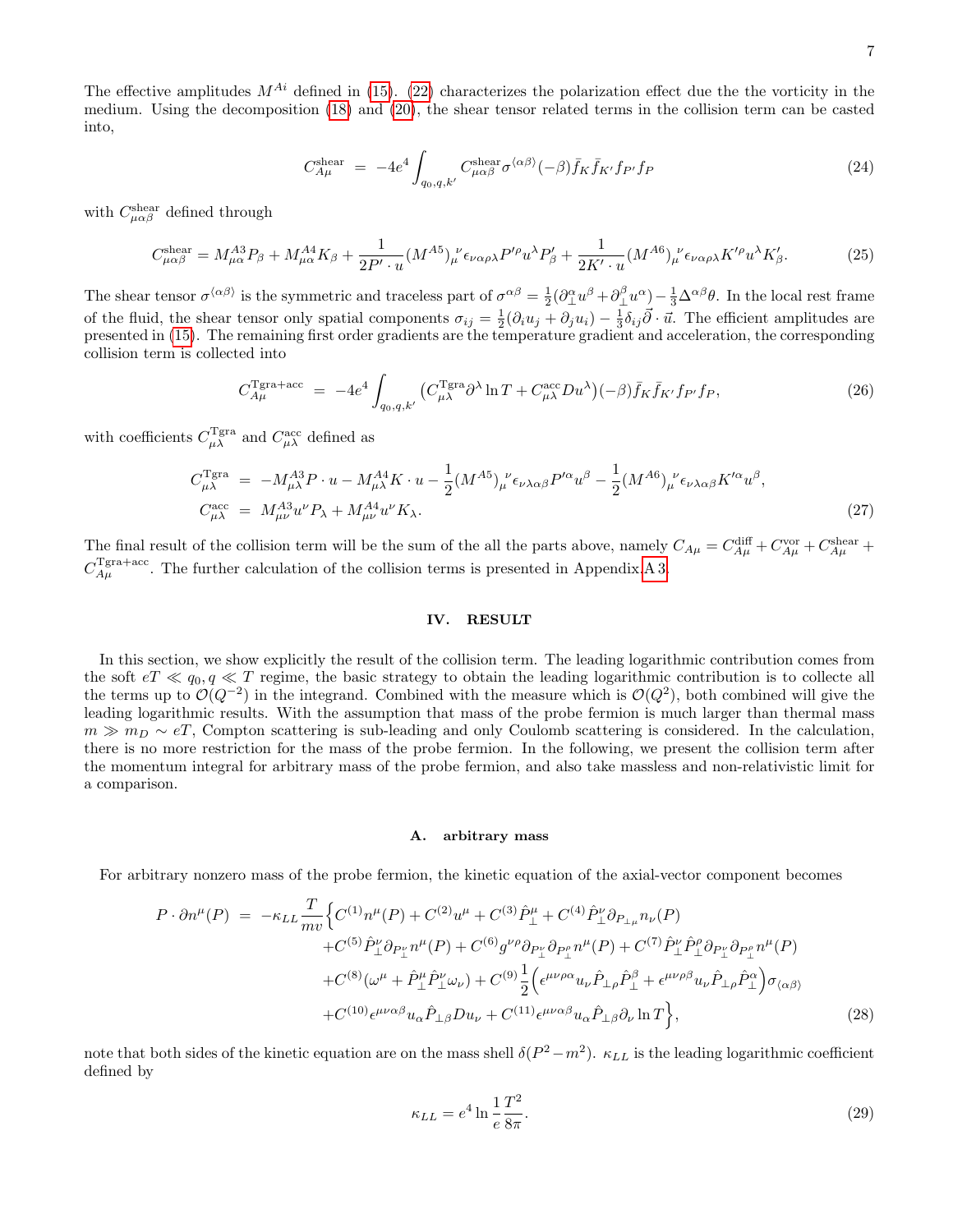Similar to [\[37\]](#page-18-20), we also introduce the four velocity  $v^{\mu} \equiv P^{\mu}/m$  for simplicity. Which has the normalization  $v^{\mu}v_{\mu} = 1$ , and  $v_0 = p_0/m$  with  $v = |\vec{p}|/m$ . The rapidity is  $\eta_p \equiv \arctanh(p/p_0) \equiv 2^{-1} \ln[(p_0 + p)/(p_0 - p)]$ , also define for simplicity  $\theta_n \equiv v - v_0^n \eta_p$ . The coefficients in [\(28\)](#page-6-1) are

<span id="page-7-0"></span>
$$
C^{(1)} = \frac{v}{3v_0} - \frac{m^2v_0\theta_{-1}}{3T^2}(1-f_p)f_p - \frac{mv^3}{3Tv_0^2}(1-2f_p)
$$
  
\n
$$
C^{(2)} = \left(\frac{1}{3} + \frac{\theta_{-1}}{3v} - \frac{mv_0\theta_{-1}}{6Tv}(1-2f_p)\right)\hat{P}_\perp^{\nu}n_{\nu}(P) + \frac{m(2v^3 - v_0^2\theta_{-1})}{6v^2}\partial_{P_\perp^{\nu}}n^{\nu}(P) + \frac{m(2v^3 - 3v_0^2\theta_{-1})}{6v^2}\hat{P}_\perp^{\rho}\hat{P}_\perp^{\nu}\partial_{P_\perp^{\rho}}n_{\nu}(P),
$$
  
\n
$$
C^{(3)} = \left(\frac{v}{3v_0^3} + \frac{\theta_{-1}}{3v_0} - \frac{m\theta_{-1}}{6T}(1-2f_p)\right)\hat{P}_\perp^{\nu}n_{\nu}(P) - \frac{mv_0\theta_{-1}}{6v}\partial_{P_\perp^{\nu}}n^{\nu}(P) + \frac{m(2v^3 - 3v_0^2\theta_{-1})}{6vv_0}\hat{P}_\perp^{\rho}\hat{P}_\perp^{\nu}\partial_{P_\perp^{\rho}}n_{\nu}(P),
$$

$$
C^{(4)} = \frac{mv^2}{3v_0},
$$
  
\n
$$
C^{(5)} = \frac{m}{3v_0} - \frac{m^2v_0^2\theta_{-1}}{6Tv}(1-2f_p),
$$
  
\n
$$
C^{(6)} = \frac{m^2(3v^3v_0 - v_0^3\theta_{-3})}{12v^2},
$$
  
\n
$$
C^{(7)} = -\frac{m^2v_0(2\theta_1 + \theta_{-1})}{12v^2},
$$
  
\n
$$
C^{(8)} = \left(-\frac{mv}{3v_0^2} - \frac{m^2v_0\theta_{-1}}{6T}(1-2f_p)\right)\frac{(1-f_p)f_p}{2T},
$$
  
\n
$$
C^{(9)} = \left(\frac{m(v^5 + 3v_0^2\theta_1)}{3v^2v_0^2} + \frac{m^2v_0(2v^3 - (v^2 + 3v_0^2)\theta_{-1})}{6Tv^2}(1-2f_p)\right)\frac{(1-f_p)f_p}{2T},
$$
  
\n
$$
C^{(10)} = \left(\frac{mv_0\theta_{-1}}{2v} + \frac{m^2(2v^3 - 3\theta_{-1}v_0^2)}{12Tv}(1-2f_p)\right)\frac{(1-f_p)f_p}{2T},
$$
  
\n
$$
C^{(11)} = \left(\frac{m(2v - 3v_0^2\theta_{-1})}{6vv_0} + \frac{m^2(3v^3 + 5\theta_1)}{12Tv}(1-2f_p)\right)\frac{(1-f_p)f_p}{2T}.
$$
  
\n(30)

 $f_p$  is the local equilibrium number distribution of the probe, which is the Fermi Dirac distribution  $f_p = 1/(e^{E_p/T} + 1)$ , and  $E_p = \sqrt{p^2 + m^2}$ .

 $2T$ 

.  $(30)$ 

The first two lines in [\(28\)](#page-6-1) are the spin-diffusion terms. These terms has same structure as [\[37\]](#page-18-20), while the explicit coefficients different by a  $SU(N)$  group constant. The last two lines in [\(28\)](#page-6-1) are the polarization effect induced by the first order gradients of the medium, which include vorticity, shear tensor, acceleration and gradient of temperature. If the probe fermion is not polarized in the initial state, there will be polarization effects during the evolution, until the polarization effect balance the diffusion effect, then the spin of the probe fermion will achieve local equilibrium of the medium. It is worth emphasizing that, we have taken the assumption that the number distribution of the probe fermion has achieved local equilibrium with the medium. In general, the relaxation of  $f_V$  of the probe is coupled with the relaxation of spin  $n^{\mu}$  and should also be incorporated. These will be presented in further studies.

#### B. massless limit

Generally, when  $m \ll eT$  is not satisfied, the Compton scattering with polarized photon is no more suppressed and contributes also at leading logarithmic order. However, the Compton scattering is not included the current paper, the massless limit is considered to compare with other researches. In the massless limit, the structure of the collision term is unchanged, the only difference lies in the replacement in the coefficients, with  $C^{(i)}$  replaced by  $C_{\text{chi}}^{(i)}$ . With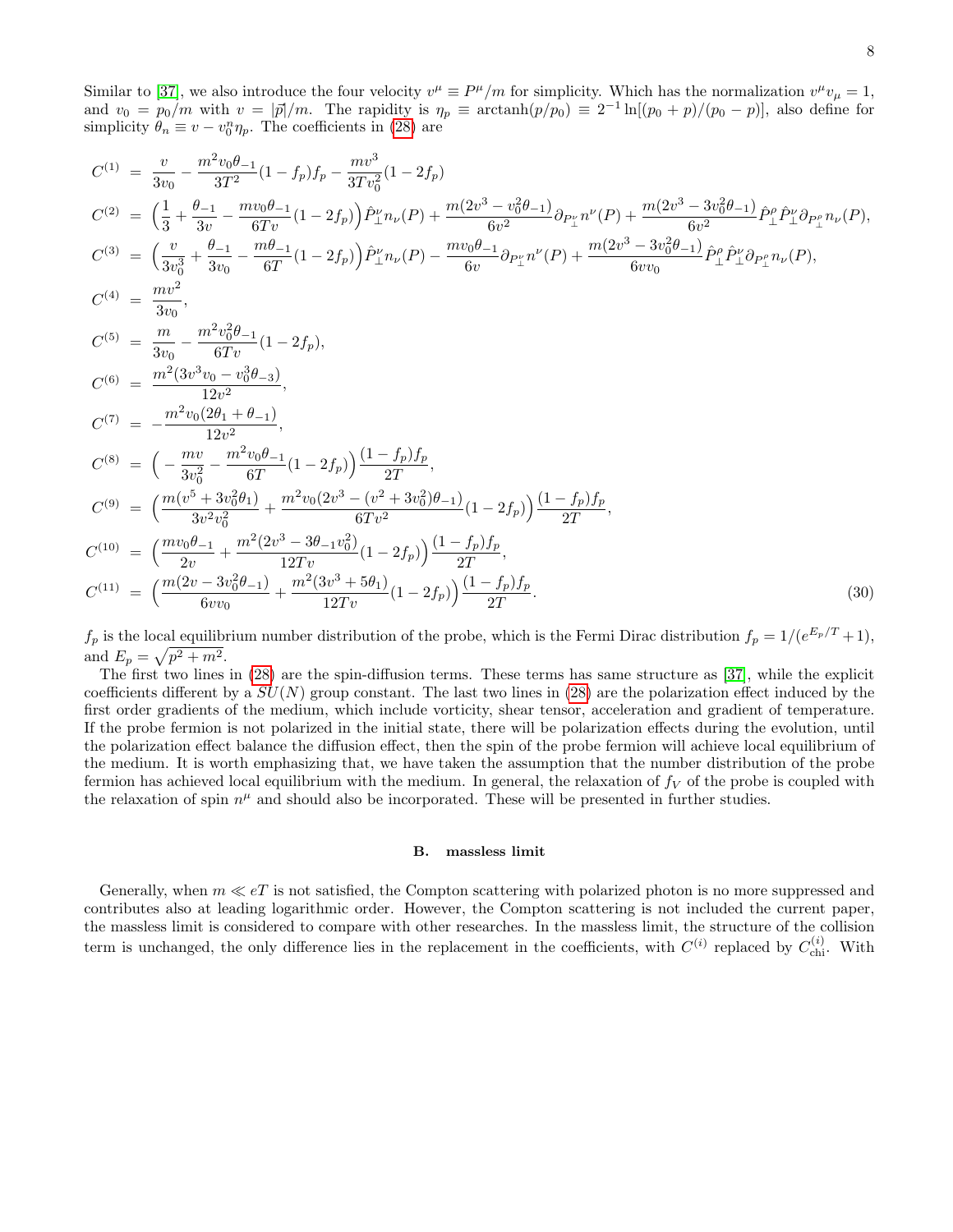$C_{\text{chi}}^{(7)} = 0$ , the non vanishing coefficients are,

$$
C_{\text{chi}}^{(1)} = \frac{1}{3} - \frac{p^2}{3T^2} f_p (1 - f_p) - \frac{p}{3T} (1 - 2f_p),
$$
  
\n
$$
C_{\text{chi}}^{(2)} = \left(\frac{2}{3} - \frac{p}{6T} (1 - 2f_p)\right) \hat{P}_{\perp}^{\nu} n_{\nu}(P) + \frac{p}{6} \partial_{P_{\perp}^{\nu}} n^{\nu}(P) - \frac{p}{6} \hat{P}_{\perp}^{\rho} \hat{P}_{\perp}^{\nu} \partial_{P_{\perp}^{\rho}} n_{\nu}(P),
$$
  
\n
$$
C_{\text{chi}}^{(3)} = \left(\frac{1}{3} - \frac{p}{6T} (1 - 2f_p)\right) \hat{P}_{\perp}^{\nu} n_{\nu}(P) - \frac{p}{6} \partial_{P_{\perp}^{\nu}} n^{\nu}(P) - \frac{p}{6} \hat{P}_{\perp}^{\rho} \hat{P}_{\perp}^{\nu} \partial_{P_{\perp}^{\rho}} n_{\nu}(P),
$$
  
\n
$$
C_{\text{chi}}^{(4)} = \frac{p}{3}, \qquad C_{\text{chi}}^{(5)} = -\frac{p^2}{6T} (1 - 2f_p), \qquad C_{\text{chi}}^{(6)} = \frac{p^2}{6},
$$
  
\n
$$
C_{\text{chi}}^{(8)} = -\frac{p^2 (1 - 2f_p) f_p (1 - f_p)}{6T}, \qquad C_{\text{chi}}^{(9)} = \left(-\frac{p}{3} + \frac{p^2}{3T} (1 - 2f_p)\right) \frac{f_p (1 - f_p)}{2T},
$$
  
\n
$$
C_{\text{chi}}^{(10)} = \left(\frac{p}{2} - \frac{p^2 (1 - 2f_p)}{12T}\right) \frac{f_p (1 - f_p)}{2T}, \qquad C_{\text{chi}}^{(11)} = \left(-\frac{p}{2} + \frac{p^2 (1 - 2f_p)}{4T}\right) \frac{f_p (1 - f_p)}{2T}.
$$
  
\n(31)

### C. non-relativistic limit

To investigate the spin evolution of heavy quark in the quark gluon plasma, the non-relativistic limit of the kinetic equation is analyzed. In the non-relativistic limit, it is assumed that  $m \gg p, T$ . We keep the collision term to  $\mathcal{O}(m^{-2})$ for later convenience when checking the eliminating of the collision term in the global equilibrium.

$$
\begin{split}\n\left(\partial_{t} + \frac{1}{m}P_{\perp}^{\nu}\partial_{\nu}\right) n^{\mu}(P) &= -\kappa_{LL} \Big\{ C_{\text{non}}^{(1)}n^{\mu}(P) + C_{\text{non}}^{(2)}u^{\mu} + C_{\text{non}}^{(3)}\hat{P}_{\perp}^{\mu} + C_{\text{non}}^{(4)}\hat{P}_{\perp}^{\nu}\partial_{P_{\perp}\mu}n_{\nu}(P) \\
&\quad + C_{\text{non}}^{(5)}\hat{P}_{\perp}^{\nu}\partial_{P_{\perp}^{\nu}}n^{\mu}(P) + C_{\text{non}}^{(6)}g^{\nu\rho}\partial_{P_{\perp}^{\nu}}n^{\mu}(P) \\
&\quad + C_{\text{non}}^{(8)}(\omega^{\mu} + \hat{P}_{\perp}^{\mu}\hat{P}_{\perp}^{\nu}\omega_{\nu}) + C_{\text{non}}^{(9)}\frac{1}{2} \Big(\epsilon^{\mu\nu\rho\alpha}u_{\nu}\hat{P}_{\perp\rho}\hat{P}_{\perp}^{\beta} + \epsilon^{\mu\nu\rho\beta}u_{\nu}\hat{P}_{\perp\rho}\hat{P}_{\perp}^{\alpha}\Big)\sigma_{\langle\alpha\beta\rangle} \\
&\quad + C_{\text{non}}^{(10)}\epsilon^{\mu\nu\alpha\beta}u_{\alpha}\hat{P}_{\perp\beta}Du_{\nu} + C_{\text{non}}^{(11)}\epsilon^{\mu\nu\alpha\beta}u_{\alpha}\hat{P}_{\perp\beta}\partial_{\nu}\ln T \Big\},\n\end{split} \tag{32}
$$

with the coefficients are

$$
C_{\text{non}}^{(1)} = \frac{1}{m^2} \left( \frac{T}{3} - \frac{2p^2}{9T} f_p (1 - f_p) \right), \qquad C_{\text{non}}^{(2)} = \left( \frac{T}{3mp} - \frac{p}{9m^2} (1 - 2f_p) \right) \hat{P}_{\perp}^{\nu} n_{\nu}(P) + \frac{2T}{9m} \partial_{P_{\perp}^{\nu}} n^{\nu}(P),
$$
  
\n
$$
C_{\text{non}}^{(3)} = \frac{T}{3m^2} \hat{P}_{\perp}^{\nu} n_{\nu}(P) - \frac{Tp}{9m^2} \partial_{P_{\perp}^{\nu}} n^{\nu}(P), \qquad C_{\text{non}}^{(4)} = \frac{Tp}{3m^2},
$$
  
\n
$$
C_{\text{non}}^{(5)} = \frac{T}{3p} - \frac{p}{9m} (1 - 2f_p) - \frac{pT}{6m^2}, \qquad C_{\text{non}}^{(6)} = \frac{T}{9} - \frac{p^2 T}{12m^2},
$$
  
\n
$$
C_{\text{non}}^{(8)} = \left( -\frac{T}{3m} - \frac{p^2}{9m^2} \right) \frac{f_p (1 - f_p)}{2T}, \qquad C_{\text{non}}^{(9)} = \left( -\frac{T}{3m} - \frac{4p^2 (1 - 2f_p)}{9m^2} \right) \frac{f_p (1 - f_p)}{2T},
$$
  
\n
$$
C_{\text{non}}^{(10)} = \frac{pT}{3m^2} \frac{f_p (1 - f_p)}{2T}, \qquad C_{\text{non}}^{(11)} = \left( \frac{T}{3p} + \frac{p (1 - 2f_p)}{9m} - \frac{pT}{2m^2} \right) \frac{f_p (1 - f_p)}{2T}.
$$
  
\n(33)

Both diffusion and polarization get suppressed, guarantees that in the heavy quark limit  $m \to \infty$ , the orientation of spin is fixed while the spin density still experience the diffusion process. The different behavior in spin orientation and spin density can be observed more clearly when further decomposing kinetic equation of  $n^{\mu}$  to its three degrees of freedom, as presented in Sec[.V.](#page-9-0)

## D. Relaxation near global equilibrium

For quantum kinetic theory, the elimination of collision term in global equilibrium for massive fermion has been proved in [\[38,](#page-18-24) [39\]](#page-18-23). The collision terms in chiral kinetic theory is also shown to be vanishing in local equilibrium [\[42,](#page-19-6) [62\]](#page-19-10). We here check the vanishing of collision term in global equilibrium as a guarantee of the correctness the above calculation, and also as a prerequisite for extracting the relaxation rate. In global equilibrium,  $n_{\mu}(P)$  in a purely rotating fluid could be defined frame-independently [\[39,](#page-18-23) [62\]](#page-19-10),

<span id="page-8-0"></span>
$$
n_{\mu}^{\text{geq}}(P) = \left(\frac{P \cdot \omega u_{\mu}}{2} - \frac{P \cdot u \omega_{\mu}}{2}\right) f'_{P}.
$$
\n(34)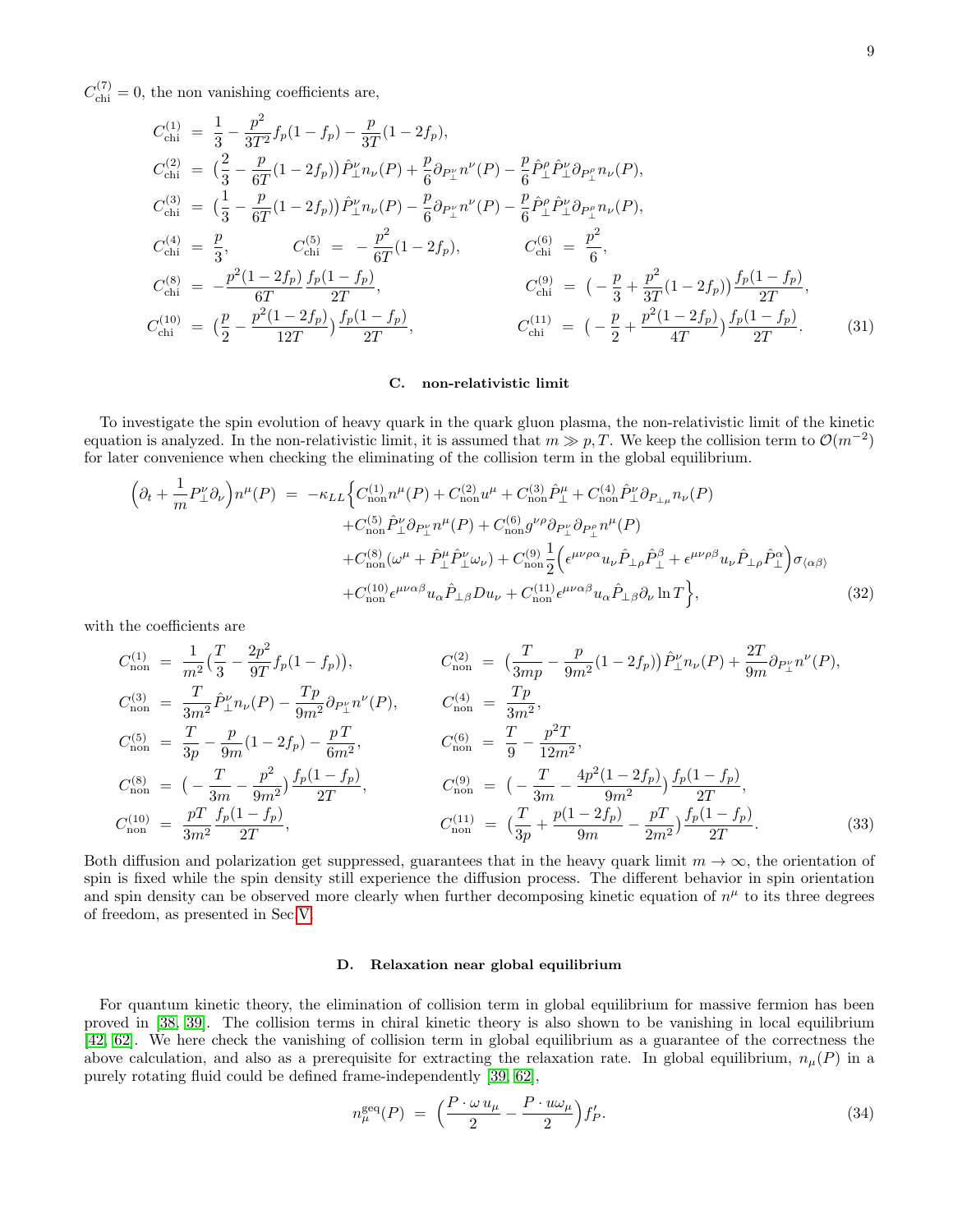Using the following derivatives of the equilibrium number distribution function,  $f_p = n_F (E_p)$ ,

$$
\partial_{P_{\perp}^{\mu}} f_p = f_p (1 - f_p) \frac{P_{\perp \mu}}{p_0 T},
$$
\n
$$
\partial_{P_{\perp}^{\mu}} \partial_{P_{\perp}^{\nu}} f_p = f_p (1 - f_p) (1 - 2f_p) \frac{P_{\perp \mu} P_{\perp \nu}}{p_0^2 T^2} + f_p (1 - f_p) \frac{1}{p_0 T} \left( \frac{P_{\perp \mu} P_{\perp \nu}}{p_0^2} + \Delta_{\mu \nu} \right),
$$
\n(35)

together with the following tensors for the momentum derivatives of  $n_{\mu}^{\text{geq}}(P)$ ,

$$
\partial_{P_{\perp}^{\nu}} n_{\mu}^{\text{seq}}(P) = -\frac{f_p(1 - f_p)}{2T} \Big( \omega_{\nu} u_{\mu} + \frac{P_{\perp \nu}}{p_0} \omega_{\mu} \Big) - \frac{f_p(1 - f_p)(1 - 2f_p)}{2T} \frac{P_{\perp \nu}}{p_0 T} \Big( P_{\perp}^{\sigma} \omega_{\sigma} u_{\mu} - p_0 \omega_{\mu} \Big),
$$
  
\n
$$
\partial_{P_{\perp}^{\nu}} \partial_{P_{\perp}^{\rho}} n_{\mu}^{\text{seq}}(P) = -\frac{f_p(1 - f_p)}{2T} \frac{1}{p_0} \Big( \Delta_{\nu \rho} + \frac{P_{\perp \nu} P_{\perp \rho}}{p_0^2} \Big) \omega_{\mu}
$$
  
\n
$$
-\frac{f_p(1 - f_p)(1 - 2f_p)}{2T} \frac{1}{p_0 T} \Big( \Big( \Delta_{\nu \rho} + \frac{P_{\perp \nu} P_{\perp \rho}}{p_0^2} \Big) \Big( P_{\perp}^{\sigma} \omega_{\sigma} u_{\mu} - p_0 \omega_{\mu} \Big) + \Big( P_{\perp (\rho} \omega_{\nu)} u_{\mu} + \frac{2P_{\perp \nu} P_{\perp \rho}}{p_0} \omega_{\mu} \Big) \Big)
$$
  
\n
$$
-\frac{f_p(1 - f_p)\Big((1 - 2f_p)^2 - 2f_p(1 - f_p)\Big)}{2T} \frac{P_{\perp \nu} P_{\perp \rho}}{p_0^2 T^2} \Big( P_{\perp}^{\sigma} \omega_{\sigma} u_{\mu} - p_0 \omega_{\mu} \Big), \tag{36}
$$

one can easily get all the derivatives in the collision terms. Substituting these derivatives back into the diffusion part, one can explicitly find that the diffusion part balances the vorticity part, and thus the collision terms are eliminated in global equilibrium. The vanishing of collision terms is also be proved for the massless limit and non-relativistic limit when inserting the derivatives in corresponding limits.

Near the global equilibrium, the relaxation of the spin is dominated by the diffusion terms, leading to the relaxation rate near global equilibrium

$$
P \cdot \partial n^{\mu}(P) = (\hat{\tau}^{-1})^{\mu\nu} \delta n_{\nu}(P), \qquad (37)
$$

where the relaxation time is now an operator,

$$
(\hat{\tau}^{-1})^{\mu\nu} = \kappa_{LL} \frac{T}{mv} \Big\{ g^{\mu\nu} \Big( \frac{v}{3v_0} - \frac{m^2 v_0 \theta_{-1}}{3T^2} (1 - f_p) f_p - \frac{mv^3}{3T v_0^2} (1 - 2f_p) + \Big( \frac{m}{3v_0} - \frac{m^2 v_0^2 \theta_{-1}}{6T v} (1 - 2f_p) \Big) \hat{P}_{\perp}^{\alpha} \partial_{P_{\perp}^{\alpha}} + \frac{m^2 (3v^3 v_0 - v_0^3 \theta_{-3})}{12v^2} g^{\alpha\beta} \partial_{P_{\perp}^{\alpha}} \partial_{P_{\perp}^{\beta}} - \frac{m^2 v_0 (2\theta_1 + \theta_{-1})}{12v^2} \hat{P}_{\perp}^{\alpha} \hat{P}_{\perp}^{\beta} \partial_{P_{\perp}^{\alpha}} \partial_{P_{\perp}^{\beta}} \Big\} + \frac{mv^2}{3v_0} \hat{P}_{\perp}^{\nu} \partial_{P_{\perp}^{\mu}} + \Big( \frac{1}{3} + \frac{\theta_{-1}}{3v} - \frac{mv_0 \theta_{-1}}{6T v} (1 - 2f_p) \Big) u^{\mu} \hat{P}_{\perp}^{\nu} + \frac{m(2v^3 - v_0^2 \theta_{-1})}{6v^2} u^{\mu} \partial_{P_{\perp}^{\nu}} + \frac{m(2v^3 - 3v_0^2 \theta_{-1})}{6v^2} u^{\mu} \hat{P}_{\perp}^{\nu} \hat{P}_{\perp}^{\rho} \partial_{P_{\perp}^{\rho}} + \Big( \frac{v}{3v_0^3} + \frac{\theta_{-1}}{3v_0} - \frac{m\theta_{-1}}{6T} (1 - 2f_p) \Big) \hat{P}_{\perp}^{\mu} \hat{P}_{\perp}^{\nu} - \frac{mv_0 \theta_{-1}}{6v} \hat{P}_{\perp}^{\mu} \partial_{P_{\perp}^{\nu}} + \frac{m(2v^3 - 3v_0^2 \theta_{-1})}{6v v_0} \hat{P}_{\perp}^{\mu} \hat{P}_{\perp}^{\nu} \hat{P}_{\perp
$$

The assumption that the number distribution of the probe fermion has reached local equilibrium with the medium leads to the disappearance of gradient terms in the relaxation time. Otherwise, the kinetic equation of both spin and number distribution will couple with each other, the relaxation of the charge also contributes to spin evolution [\[40,](#page-18-22) [42\]](#page-19-6). The full set of kinetic equation of both spin and charge to the first order of gradient will be included in an upcoming paper.

## <span id="page-9-0"></span>V. NUMERICAL ANALYSIS

#### A. Decomposition of kinetic equation

In the end, we give some preliminary attempts to solve the transport equation. So far, the axial component  $\mathcal{A}_{\mu}$ has been treated as an independent variable in the transport equation, only constrained by the perpendicular relation that  $P^{\mu}A_{\mu}=0$ . The decomposition of  $A_{\mu}$  was not considered for the simplicity when deriving the transport equation. Yet, the decomposition is necessary to obtain components with definite physical meanings, and to compare with the chiral limit. Limited by  $P^{\mu}A_{\mu}=0$ ,  $A_{\mu}$  has three independent degrees of freedom in the massive case, while in the chiral limit, the orientation of spin is locked to the momentum, so that  $A_\mu$  has only one degree of freedom. To get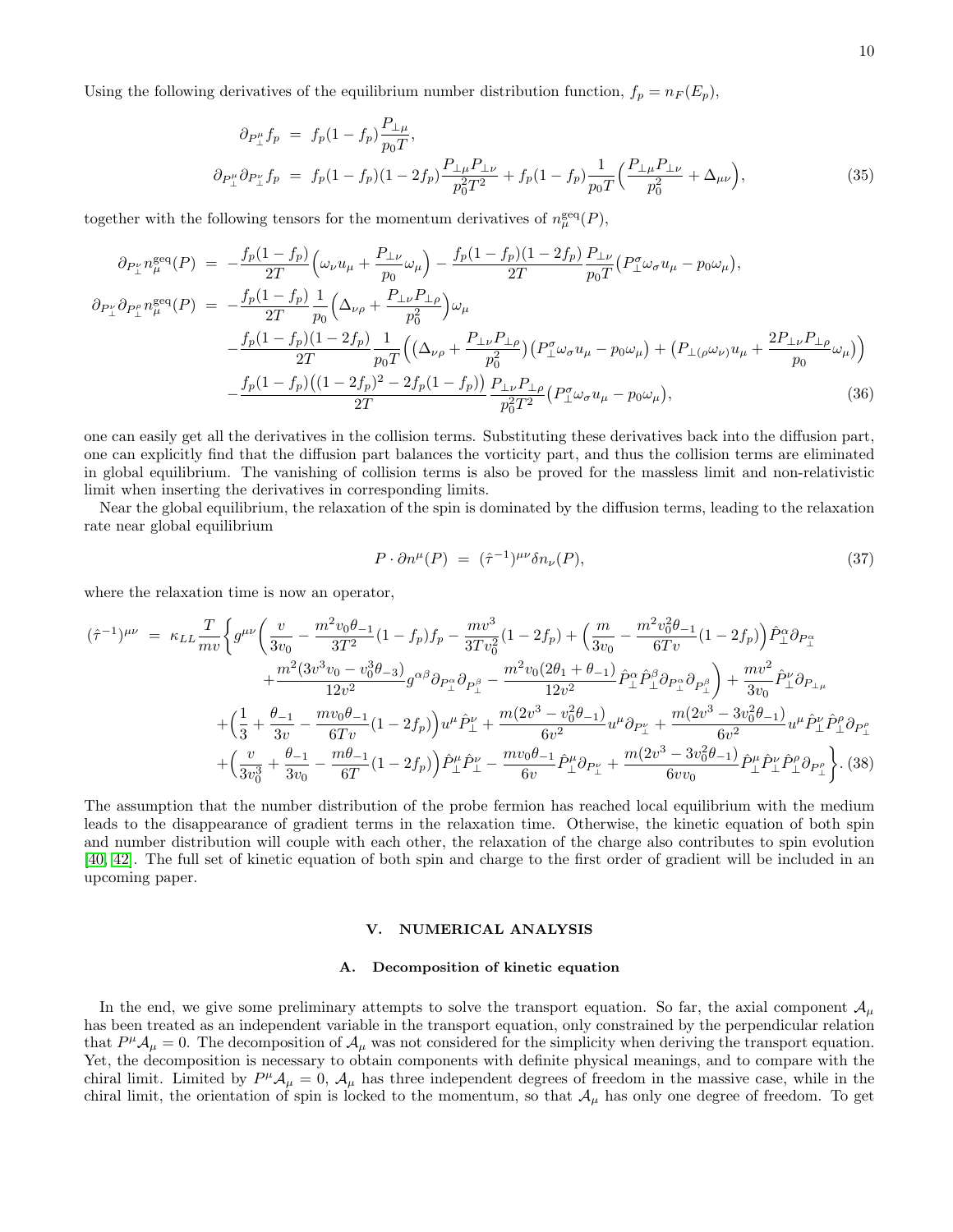the transport equation for each of the three degrees of freedom of  $A_\mu$  and meanwhile keep the correct massless limit, we adopt the following decomposition of  $\mathcal{A}_{\mu} = 2\pi\epsilon(P\cdot u)\delta(P^2 - m^2)n_{\mu}$  [\[68\]](#page-19-11),

<span id="page-10-0"></span>
$$
n^{\mu} = P^{\mu} f_A + \frac{P^2}{(u \cdot P)^2 - P^2} P^{\mu}_{\perp} f_A + \frac{P^2}{u \cdot P} \mathcal{M}^{\mu}_{\perp} + \frac{1}{2(u \cdot P)} \epsilon^{\mu \nu \alpha \beta} P_{\nu} u_{\alpha} \partial_{\beta} f_V. \tag{39}
$$

 $f_A = u \cdot n/u \cdot P$  is identified as the axial-charge density,  $\mathcal{M}_{\perp}^{\mu}$  is the transverse magnetic dipole-moment  $\mathcal{M}_{\perp}^{\mu} = \Xi^{\mu\nu} \mathcal{M}_{\nu}$ , where  $\mathcal{M}^{\mu} = -\frac{1}{2} \epsilon^{\mu\nu\alpha\beta} u_{\nu} \Sigma_{\alpha\beta}$  and  $\Sigma_{\alpha\beta}$  is the dipole moment tensor defined in last equation in [\(5\)](#page-2-2). With such decomposition, the various components of  $n^{\mu}$  have clear physical meanings and smooth massless limit. See [\[68,](#page-19-11) [69\]](#page-19-12) for more details of the decomposition.

Consider that the charge distribution has achieved local equilibrium, the general  $f_V$  in [\(39\)](#page-10-0) is replaced by the local equilibrium distribution function. For convenience, we consider the scenario that the medium is in the global equilibrium, namely we keep only the vorticity and neglect all other first order gradients. The transport equations of the axial-charge density  $f_A(P)$  and transverse magnetic dipole-moment  $\mathcal{M}_{\perp}^{\mu}(P)$  become,

<span id="page-10-1"></span>
$$
P \cdot \partial f_A = -\kappa_{LL} \frac{T}{mv} \Big\{ C_A^{(1)} f_A + C_A^{(2)} \hat{P}_\perp^{\nu} \partial_{P_\perp^{\nu}} f_A + C_A^{(3)} g^{\nu \rho} \partial_{P_\perp^{\nu}} \partial_{P_\perp^{\rho}} f_A + C_A^{(4)} \hat{P}_\perp^{\nu} \hat{P}_\perp^{\rho} \partial_{P_\perp^{\nu}} \partial_{P_\perp^{\rho}} f_A + C_A^{(5)} \partial_{P_\perp^{\nu}} \mathcal{M}_\perp^{\nu} + C_A^{(6)} \hat{P}_\perp^{\nu} \omega_{\nu} \Big\},
$$
  
\n
$$
P \cdot \partial \mathcal{M}_\perp^{\mu} = -\kappa_{LL} \frac{T}{mv} \Big\{ C_M^{(1)} \mathcal{M}_\perp^{\mu} + C_M^{(2)} \hat{P}_\perp^{\nu} \partial_{P_\perp^{\nu}} \mathcal{M}_\perp^{\mu} + C_M^{(3)} (g^{\nu \rho} \partial_{P_\perp^{\nu}} \partial_{P_\perp^{\rho}} \mathcal{M}_\perp^{\mu} - \frac{2}{mv} \hat{P}_\perp^{\mu} \partial_{P_\perp^{\nu}} \mathcal{M}_\perp^{\nu}) + C_M^{(4)} \hat{P}_\perp^{\nu} \hat{P}_\perp^{\rho} \partial_{P_\perp^{\nu}} \mathcal{M}_\perp^{\mu} + C_M^{(5)} \Xi^{\mu \nu} \partial_{P_\perp^{\nu}} f_A + C_M^{(6)} \Xi^{\mu \nu} \omega_{\nu} \Big\},
$$
(40)

both equations are coupled, with the coefficient  $C_A^{(i)}$  defined as

$$
C_A^{(1)} = -\frac{m^2 v_0 \theta_{-1}}{3T^2} (1 - f_p) f_p - \frac{m(2v^5 - v_0^2 \theta_{-1})}{6T v^2 v_0^2} (1 - 2f_p) - \frac{v^3 + v_0^2 (v_0^2 + 1) \theta_1}{3v^4 v_0^3},
$$
  
\n
$$
C_A^{(2)} = \frac{(2f - 1)\theta_{-1} m^2 v_0^2}{6v} + \frac{m(\theta_1 + 2v^3)}{3v^3 v_0},
$$
  
\n
$$
C_A^{(5)} = \frac{m(2v^3 - v_0^2 \theta_{-1})}{6v^2 v_0^2},
$$
  
\n
$$
C_A^{(6)} = \frac{(2v^3 - v_0^2 \theta_{-1})}{6v v_0^2} (1 - f_p) f_p,
$$
  
\n(41)

with  $C_{A,M}^{(3)} = C^{(6)}$ , and  $C_{A,M}^{(4)} = C^{(7)}$ , with  $C^{(6,7)}$  defined in [\(30\)](#page-7-0). And the coefficients  $C_M^{(i)}$  have the following expression,

$$
C_M^{(1)} = -\frac{m^2 v_0 \theta_{-1}}{3T^2} (1 - f_p) f_p - \frac{m(2v^3 - v_0^2 \theta_{-1})}{6T v_0^2} (1 - 2f_p) - \frac{\theta_1}{3v_0^3},
$$
  
\n
$$
C_M^{(2)} = -\frac{m^2 v_0^2 \theta_{-1}}{6T v} (1 - 2f_p) + \frac{m(v_0^2 \theta_{-1} + v)}{3v v_0},
$$
  
\n
$$
C_M^{(5)} = \frac{m v_0^2 (v^3 - \theta_1)}{6v^4}, \qquad C_M^{(6)} = \left(\frac{m\theta_{-1}}{6T} (1 - 2f_p) - \frac{2v^5 + \theta_{-1} (1 - v^2) v_0^2}{2v^2 v_0^3}\right) \frac{(1 - f_p) f_p}{2T}.
$$
\n(42)

When the spin of the probe reaches global equilibrium,  $n^{\mu}$  takes the solution [\(34\)](#page-8-0). The global equilibrium expression for  $f_A$  and  $\mathcal{M}_{\perp}^{\mu}$  can be solved accordingly, giving  $f_A^{\text{geq}} = -\hat{P}_{\perp}^{\nu} \omega_{\nu} (p/p_0) f_p(1-f_p)/(2T)$  and  $\mathcal{M}_{\text{geq}}^{\perp,\mu} = \Xi^{\mu\nu} \omega_{\nu} f_p(1-f_p)/(2T)$ . Inserting back into the collision terms in [\(40\)](#page-10-1), one will also find the elimination of collision term at global equilibrium.

In the massless limit, restricted by  $\delta(P^2)$ , the second and third term in [\(39\)](#page-10-0) naturally returns to zero.  $f_A$  becomes the only degrees of freedom, its transport equation becomes

$$
P \cdot \partial f_A = \kappa_{LL} \Big\{ \Big( \frac{p(1-f_p)f_p}{3T} + \frac{(1-2f_p)}{3} \Big) f_A + \frac{p(1-2f_p)}{6} \hat{P}_{\perp}^{\nu} \partial_{P_{\perp}^{\nu}} f_A - \frac{pT}{6} g^{\nu \rho} \partial_{P_{\perp}^{\nu}} \partial_{P_{\perp}^{\rho}} f_A - \frac{f_p(1-f_p)}{6p} \hat{P}_{\perp}^{\nu} \omega_{\nu} \Big\}, \tag{43}
$$

which is in consistency with [\[37\]](#page-18-20), up to overall constant coefficient.

In the non-relativistic limit, keeping the collision terms to  $\mathcal{O}(1/m)$ , both transport equations become

$$
\begin{split}\n\left(\partial_{t} + \frac{1}{m}P_{\perp}^{\nu}\partial_{\nu}\right) f_{A} &= -\frac{\kappa_{LL}}{9} \Big\{ \left( -\frac{T}{p^{2}} + \frac{1-2f_{p}}{m} \right) f_{A} + \left( \frac{5T}{p} - \frac{p(1-2f_{p})}{m} \right) \hat{P}_{\perp}^{\nu} \partial_{P_{\perp}^{\nu}} f_{A} + T g^{\nu \rho} \partial_{P_{\perp}^{\nu}} \partial_{P_{\perp}^{\rho}} f_{A} + \frac{2T}{m} \partial_{P_{\perp}^{\nu}} \mathcal{M}_{\perp}^{\nu} \Big\}, \\
\left(\partial_{t} + \frac{1}{m}P_{\perp}^{\nu} \partial_{\nu}\right) \mathcal{M}_{\perp}^{\mu} &= -\frac{\kappa_{LL}}{9} \Big\{ \left( \frac{5T}{p} - \frac{p(1-2f_{p})}{m} \right) \hat{P}_{\perp}^{\nu} \partial_{P_{\perp}^{\nu}} \mathcal{M}_{\perp}^{\mu} + T \Big( g^{\nu \rho} \partial_{P_{\perp}^{\nu}} \partial_{P_{\perp}^{\rho}} \mathcal{M}_{\perp}^{\mu} - \frac{2}{m v} \hat{P}_{\perp}^{\mu} \partial_{P_{\perp}^{\nu}} \mathcal{M}_{\perp}^{\nu} \Big\} + \frac{2T}{m} \Xi^{\mu \nu} \partial_{P_{\perp}^{\nu}} f_{A} \Big\} \n\end{split} \tag{44}
$$

.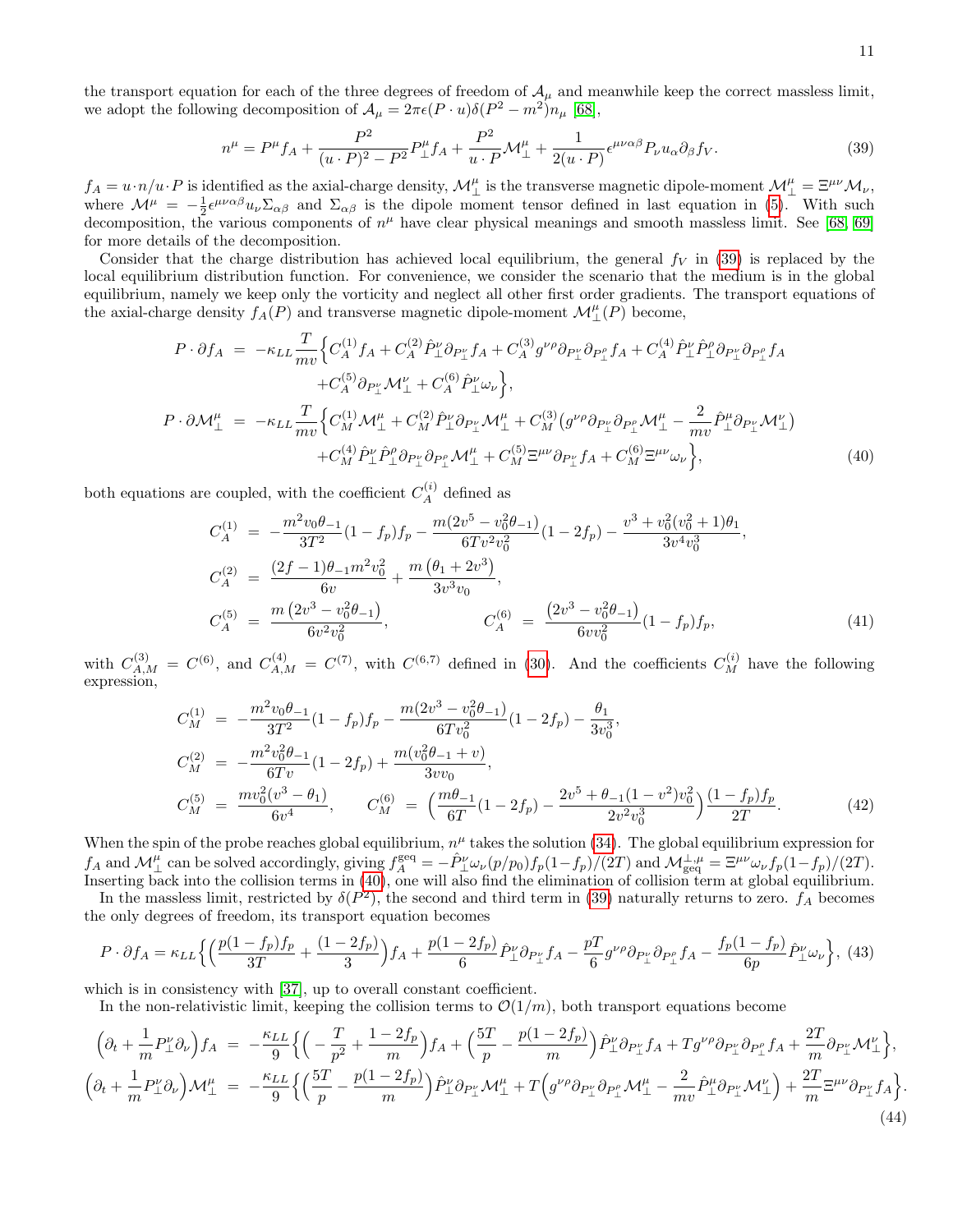In the non-relativistic limit, the diffusion of  $f_A$  is not suppressed while diffusion of  $\mathcal{M}_{\perp}^{\mu}$  is suppressed. The coupling between  $f_A$  and  $\mathcal{M}_{\perp}^{\mu}$  is suppressed by  $1/m$ . The polarization effect for both  $f_A$  and  $\mathcal{M}_{\perp}^{\mu}$  are suppressed by at least  $1/m^2$ , and thus is excluded in the collision term.

#### B. Numerical result

In order to carry out numerical analysis, we assume for convenience that  $f_A$  and  $\mathcal{M}_{\perp}^{\mu}$  are isotropic in momentum, then both transport equations in [\(40\)](#page-10-1) decouple and can be further simplified. Besides, we ignore the spatial dependence and focus only on the time evolution. We here focus on the evolution of the transverse magnetic dipole moment  $\mathcal{M}_{\perp}^{\mu}$ , through some simple numerical process, its diffusion and polarization can be visualized. The non-linear term  $\omega_\perp^\mu$  in the collision term of  $\mathcal{M}_{\perp}^{\mu}$  indicates that  $\mathcal{M}_{\perp}^{\mu}$  can get polarized by the transverse components of vorticity. Denoting the direction of  $\omega_{\perp}^{\mu}$  to be  $\hat{x}$ ,  $\mathcal{M}_{\perp}^{\mu}$  can be further decomposed into two perpendicular components  $\mathcal{M}_{x,y}$ . While  $\mathcal{M}_{y}$ undergoes a purely diffusion process,  $\mathcal{M}_x$  gets polarized by the vorticity. Such diffusion and polarization processes also have dependence on mass and momentum.

We first compare the evolution for difference masses. Taking same gaussian initial condition  $\mathcal{M}_{x,y}(t=0,v)$  $0.01e^{-v^2/10}$ , with transverse component of vorticity  $|\omega_{\perp}^{\mu}| = 0.2T$ , we compare two different mass of the probe  $m = 0.1T$ and  $m = T$ . To guarantee the stability of the evolution, we solve the transport equation from  $t = 0$  to  $t = 10\tau_m$ , with  $\tau_m$  characterizing the relaxation time scale  $\tau_m = e^4 \ln \frac{1}{e} \frac{T^3}{8\pi^2 m^2}$ , which depends on mass of the probe. The evolution of transverse dipole moment with  $m = 0.1T$  is presented in the left panel of Fig[.2,](#page-11-0) with solid lines denoting  $\mathcal{M}_x$  and dashed lines for  $\mathcal{M}_y$ . The red line is the initial condition, from red to purple are early to later time in the evolution. One can directly observe that  $\mathcal{M}_x$  get polarized by  $\omega_\perp^\mu$  while  $\mathcal{M}_y$  experiences some diffusion process. Evolution of the large momentum modes are suppressed compared to low momentum modes. The evolution trajectory of  $\mathcal{M}_{\perp\mu}$  with different masses is presented in the right panel of Fig[.2.](#page-11-0) The black solid dots are initial condition, dots connected with red trajectories are modes with low momentum  $v = 1$ , the trajectories are rainbow colored, with purple lines for modes with large momentum  $v = 7$ . The blue circles are  $\mathcal{M}_{\perp \mu}$  with mass  $m = 0.1T$  at  $t = 10\tau_{0.1T}$ , while the blue triangles are  $\mathcal{M}_{\perp\mu}$  with mass  $m = T$  at  $t = 10\tau_T$ . The solid trajectories for  $m = 0.1T$  and dashed trajectories for  $m = T$ . Comparing both sets of solution, one can find that the polarization of  $\mathcal{M}_{\perp\mu}$  is strongly suppressed by the mass. This is in consistency with the non-relativistic limit of the transport equation that the polarization effect is at least suppressed by  $O(1/m^2)$ .

<span id="page-11-0"></span>

FIG. 2: Evolution of transverse dipole moment of the probe fermion with initial condition  $\mathcal{M}_{x,y} = 0.01e^{-v^2/10}$ , transverse vorticity is  $|\omega_{\perp}^{\mu}| = 0.2T$ . Left: evolution of  $\mathcal{M}_{x,y}$  with  $m = 0.1T$ ,  $\tau_{\text{end}} = 10\tau_{0.1T}$ , the solid lines are  $\mathcal{M}_x$ , the dashed lines are  $\mathcal{M}_y$ . Right: compare the evolution of  $\mathcal{M}_{x,y}$  with difference mass  $m = 0.1T$  and  $m = T$ . The black solid dots are initial condition, the blue circles are  $\mathcal{M}_{\perp\mu}$  with mass  $m = 0.1T$  at  $t = 10\tau_{0.1T}$ , while the blue triangles are  $\mathcal{M}_{\perp\mu}$  with mass  $m = T$  at  $t = 10\tau_T$ . The solid trajectories for  $m = 0.1T$  and dashed trajectories for  $m = T$ . Lines from red to purple are low momentum to large momentum.

We also solve the transport equations with another set of unphysical but interesting initial conditions,  $M_x$  =  $0.01e^{-(v-5)^2/5}\cos(\frac{\pi}{8}v)$  and  $M_y = 0.01e^{-(v-5)^2/5}\sin(\frac{\pi}{8}v)$ . Such initial condition gives a circular distribution of initial transverse magnetic dipole moment in the transverse plane. Taking  $m = T$ , we compare the evolution of  $\mathcal{M}_{\perp}^{\mu}$  with and without vorticity. In the left panel of Fig[.2,](#page-11-0) we present the evolution when turning off the transverse vorticity,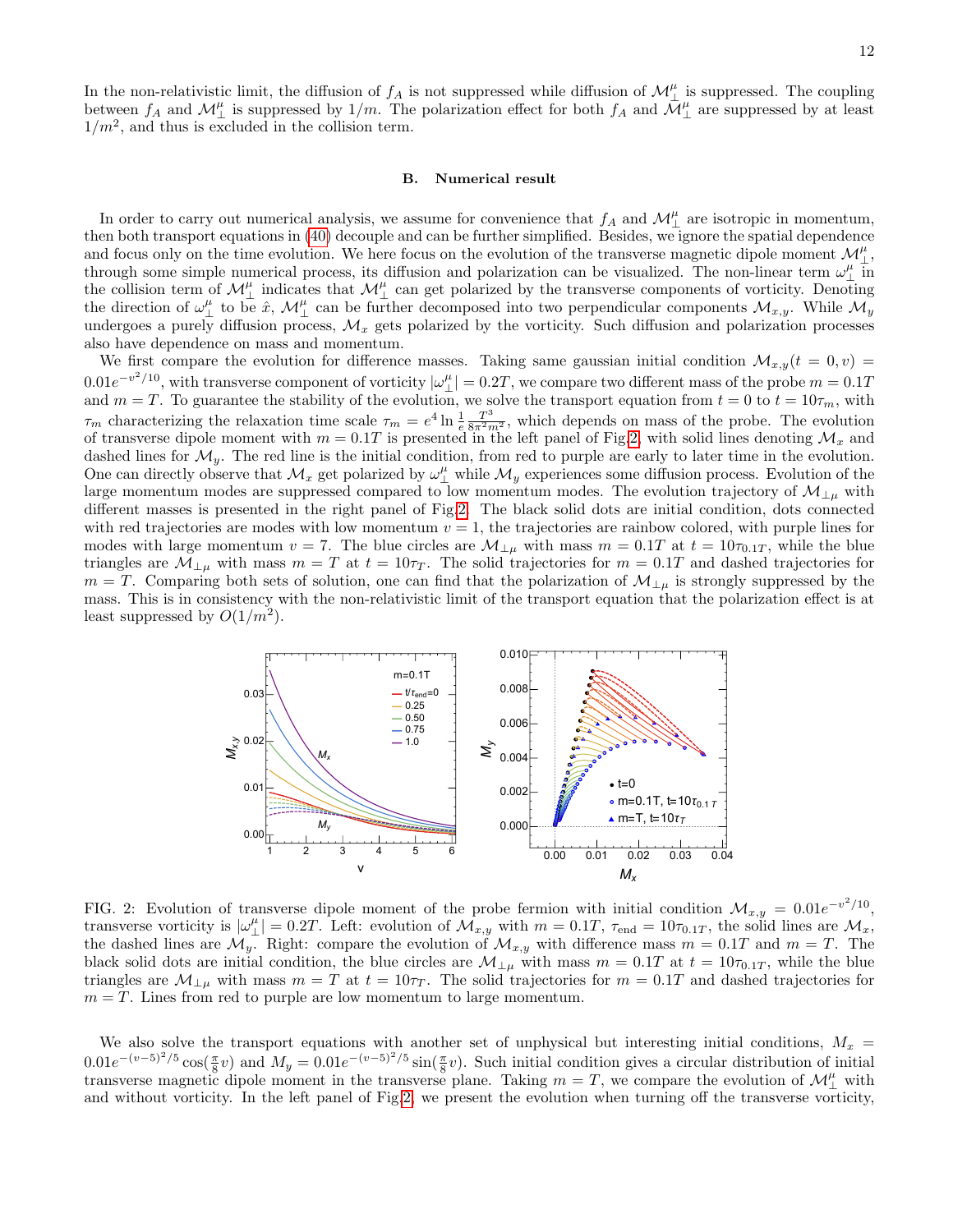one can observe a purely diffusion effect. In the right panel, the vorticity is turned on, the low momentum modes experience polarization effect, while the large momentum modes are affected only by diffusion.



FIG. 3: Evolution trajectories of transverse dipole moment in the transverse plane, with the vorticity turned off in the left panel, and  $|\omega_{\perp}^{\mu}| = 0.5T$  in the right panel. The red lines for small momentum and purple lines for large momentum.

Through the above numerical investigation, the diffusion and polarization effect can be obviously observed, as well as the mass dependence. In the numerical solution we have taken the assumption that  $\mathcal{M}_{\perp}^{\mu}$  is isotropic in momentum space and have ignored the spatial dependence to focus only on the time evolution. The full set of the transport equation can be solved combined with the first order gradients obtained from hydrodynamics, to investigate the spin polarization effect of the massive quarks in the quark-gluon plasma.

# <span id="page-12-0"></span>VI. CONCLUSION AND OUTLOOK

In this paper, we investigate the evolution of spin of a hard massive probe fermion in a massless hot QED plasma at local equilibrium in the framework of quantum kinetic equation. We adopt the assumption that mass of the probe fermion is much larger than the thermal mass  $m \gg m_D \sim eT$ . In this case, Coulomb scattering contributes to the leading logarithmic collision terms in the HTL approximation, while the Compton scattering is sub-leading and thus excluded. Besides, as the first step, we have assumed that  $f_V$  of the probe fermion has reached local equilibrium with the QED plasma, which means only the axial kinetic equation is required. As the axial-charge density and spin polarization in heavy ion collision are aroused by quantum effects or collective motion of the medium characterized by gradients of the fluid velocity, it is physically motivated to count  $\mathcal{A}_{\mu}$  as  $\mathcal{O}(\hbar)$ . The diffusion and polarization effect in the spin evolution are hence both of  $\mathcal{O}(\hbar)$  and should be treated on the same basis. It is thus essential to derive the collision term of the axial kinetic equation to include all first order gradients, or to  $\mathcal{O}(\hbar)$  order.

Under such assumptions, we derive the collision term of axial-kinetic equation to the leading logarithmic order and to the first order of gradients. The diffusion and polarization effects coexist in the collision term, where the former drives the spin fluctuation to damp out, while the later characterizes the spin getting polarized by the vorticity, shear tensor, acceleration and temperature gradients of the fluid. Massless limit and non-relativistic limit of the axial kinetic equation are also presented. The effect of diffusion and polarization balance with each other, leading to the elimination of collision terms in the global equilibrium. Near the global equilibrium, the relaxation rate for the fluctuation is extracted. So as to illustrate the difference among the three dof of  $A_\mu$ , the axial kinetic equation is further decomposed into transport equation of axial charge and transverse magnetic dipole moment considering the purely rotational medium. Preliminary numerical analysis is carried out for the transverse dipole moment, the evolution of spin is observed for different mass and magnitude of vorticity. Without vorticity, spin of the probe experiences purely diffusion process, when vorticity is turned on, spin get polarized in direction of the vorticity. Modes with small momentum and small mass get polarized easier, inconsistent with the result of non-relativistic limit.

The physical settings in this paper can be viewed as a toy model for the evolution of spin of s-quark in the quark gluon plasma. In a more self-consistent scenario, we will consider the scattering of massive quark with a QCD plasma, without assuming the local equilibrium of number distribution for the probe quark, the full set of vector kinetic equation and axial kinetic equation will be derived. Besides, elimination of collision term of axial kinetic equation in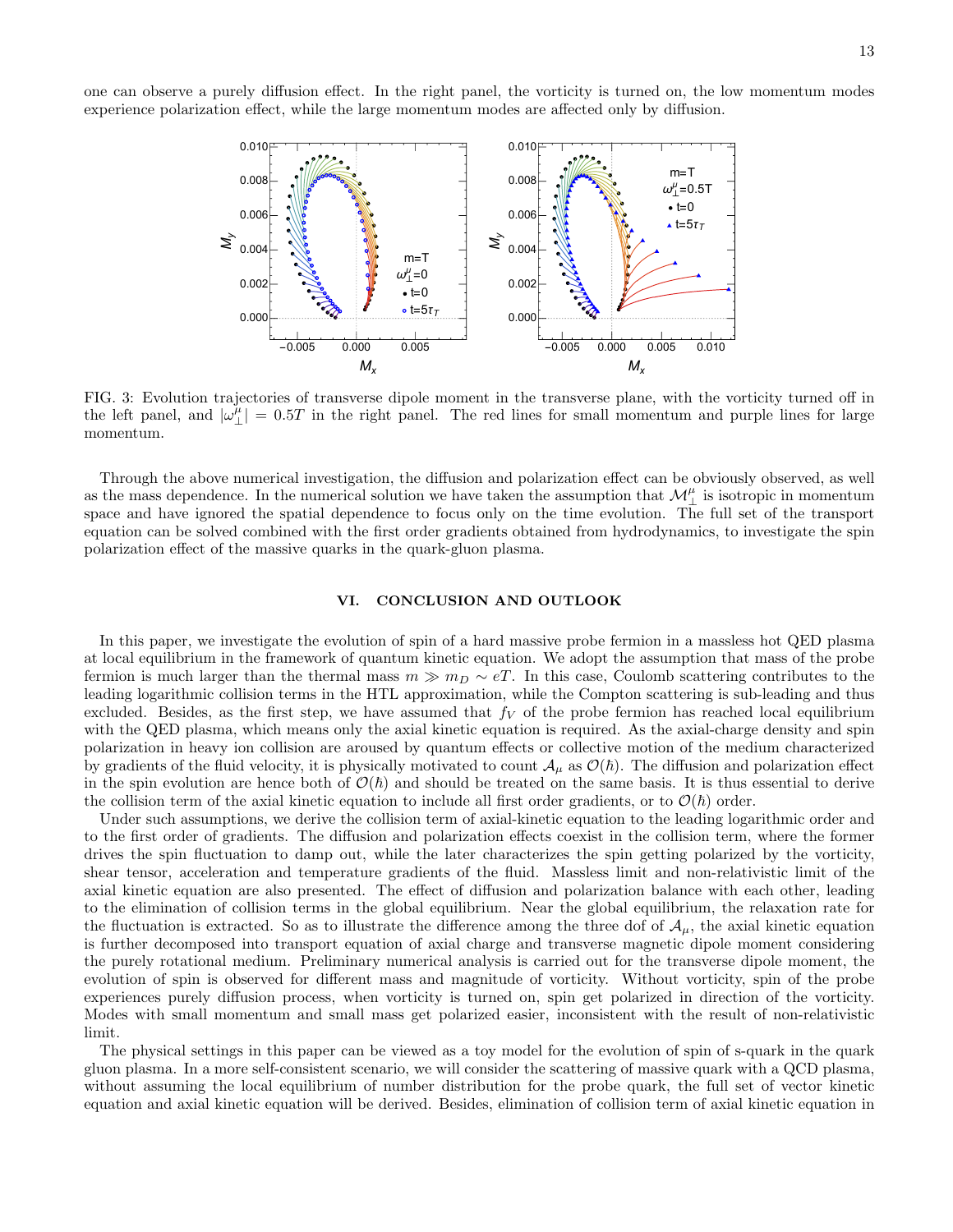global equation is considered in this paper, local equilibrium for the massive fermion is still under discussion. These will be included in an forthcoming paper.

# Acknowledgments

The author would like to thank Shu Lin and Di-Lun Yang for fruitful discussion and suggestions. The work is supported by NSFC grant Nos. 12005112.

#### <span id="page-13-0"></span>Appendix A: Phase space integral

# <span id="page-13-1"></span>1. Simplification of integral measure

Assuming that the medium fermion and probe fermion are hard fermions with momentum comparable with temperature p, k, p', k'  $\sim T$ , while the momentum transfer is soft  $q_0, q \ll T$ , the phase space integral can be simplified using the small momentum transfer as well as the momentum conservation and on-shell condition

$$
(2\pi)^3 \int \frac{d^4 K d^4 Q d^4 P' d^4 K'}{((2\pi)^4)^4} (2\pi)^8 \delta(P - K - Q) \delta(Q + P' - K') \epsilon(K \cdot u) \epsilon(P' \cdot u) \epsilon(K' \cdot u) \delta(K^2 - m^2) \delta(P'^2) \delta(K'^2)
$$
  
= 
$$
\frac{1}{(2\pi)^5} \int dq_0 d^3 q d^3 k' \frac{1}{2p'_0 2k'_0 2k_0} \delta(p_0 - k_0 - q_0) \delta(p'_0 - k'_0 + q_0).
$$
 (A1)

The momentum integral is left with integral over Q and  $\vec{k}'$ . It is useful to decompose momentum  $\vec{q}$  and  $\vec{k}'$  into

$$
\vec{k}' = k' \cos \theta_k \hat{p} + k' \sin \theta_k \cos \varphi_k \hat{x} + k' \sin \theta_k \sin \varphi_k \hat{y}, \n\vec{q} = q \cos \theta_q \hat{p} + q \sin \theta_q \cos \varphi_q \hat{x} + q \sin \theta_q \sin \varphi_q \hat{y},
$$
\n(A2)

where we have denoted  $\hat{p}$  as  $\hat{z}$  for now. And introduce  $\Omega$  as the angle between  $\vec{k}'$  and  $\vec{q}$ , namely  $\cos \Omega = \cos \theta_k \cos \theta_q$  $\sin \theta_k \sin \theta_q \cos \Delta \varphi$ , with  $\Delta \varphi = \varphi_q - \varphi_k$ . The measure can be parametrized as

$$
\int d^3q d^3k' = \int q^2 dq d\cos\theta_q d\varphi_q k'^2 dk' d\cos\theta_k d\Delta\varphi.
$$
 (A3)

Considering that loop fermion are light fermions, which can be treated as massless. Using  $\vec{p}' = \vec{k}' - \vec{q}$  and  $\vec{k} = \vec{p} - \vec{q}$ , we can use the on-shell condition to cast the  $\delta$ -function into

$$
\delta(p_0 - k_0 - q_0) \simeq \delta(q \frac{p}{p_0} \cos \theta_q - q^2 \frac{(p^2 \sin^2 \theta_q + m^2)}{2p_0^3} - q_0),
$$
  

$$
\delta(p'_0 - k'_0 + q_0) \simeq \delta(q \cos \Omega - q^2 \frac{\sin^2 \Omega}{2k'} - q_0),
$$
 (A4)

with  $p_0 = (p^2 + m^2)^{1/2}$ . The angular integral over  $\varphi_q$  and  $\varphi_k$  can be performed to obtain,

$$
\int d\varphi_q d\varphi_k \delta(p'_0 - k'_0 + q_0) \simeq 4\pi \frac{1}{q(1 + \frac{q_0}{k'})} \frac{1}{\left[\sin^2 \theta_q \sin^2 \theta_k - (\cos \Omega - \cos \theta_q \cos \theta_k)^2\right]^{1/2}}.
$$
 (A5)

Note that the above  $\delta$ −function constrain the unique solution of cos  $\Delta\varphi$ , yet sin  $\Delta\varphi$  can take both solutions  $\pm(1-\varphi)$  $\cos^2 \Delta \varphi$ <sup>1/2</sup>. Thus integrals containing odd number of sin  $\Delta \varphi$  will be vanishing under the angular integral. The square root constrains the domain of  $\cos \theta_k$  as  $\cos(\theta_q - \Omega) < \cos \theta_k < \cos(\theta_q + \Omega)$ . The other δ-function gives

$$
\int d\cos\theta_q \delta(p_0 - k_0 - q_0) \simeq \frac{1}{\frac{pq}{p_0}(1 + \frac{q_0}{p_0})}.
$$
\n(A6)

From the  $\delta$ -function, one can solve

$$
\cos \Omega \simeq \frac{q_0}{q} + \frac{q}{2k'} \left( 1 - \frac{q_0^2}{q^2} \right) + \mathcal{O}(q^2), \qquad \sin \Omega \simeq \left( 1 - \frac{q_0^2}{q^2} \right)^{1/2} \left( 1 - \frac{q_0}{2k'} \right),
$$
  
\n
$$
\cos \theta_q \simeq \frac{p_0 q_0}{pq} + \frac{q}{2p} \left( 1 - \frac{q_0^2}{q^2} \right) + \mathcal{O}(q^2), \qquad \sin \theta_q \simeq \left( 1 - \frac{p_0^2}{p^2} \frac{q_0^2}{q^2} \right)^{1/2} \left( 1 - \frac{q^2 - q_0^2}{p^2 - p_0^2 q_0^2} \frac{q_0 p_0}{2} \right), \qquad (A7)
$$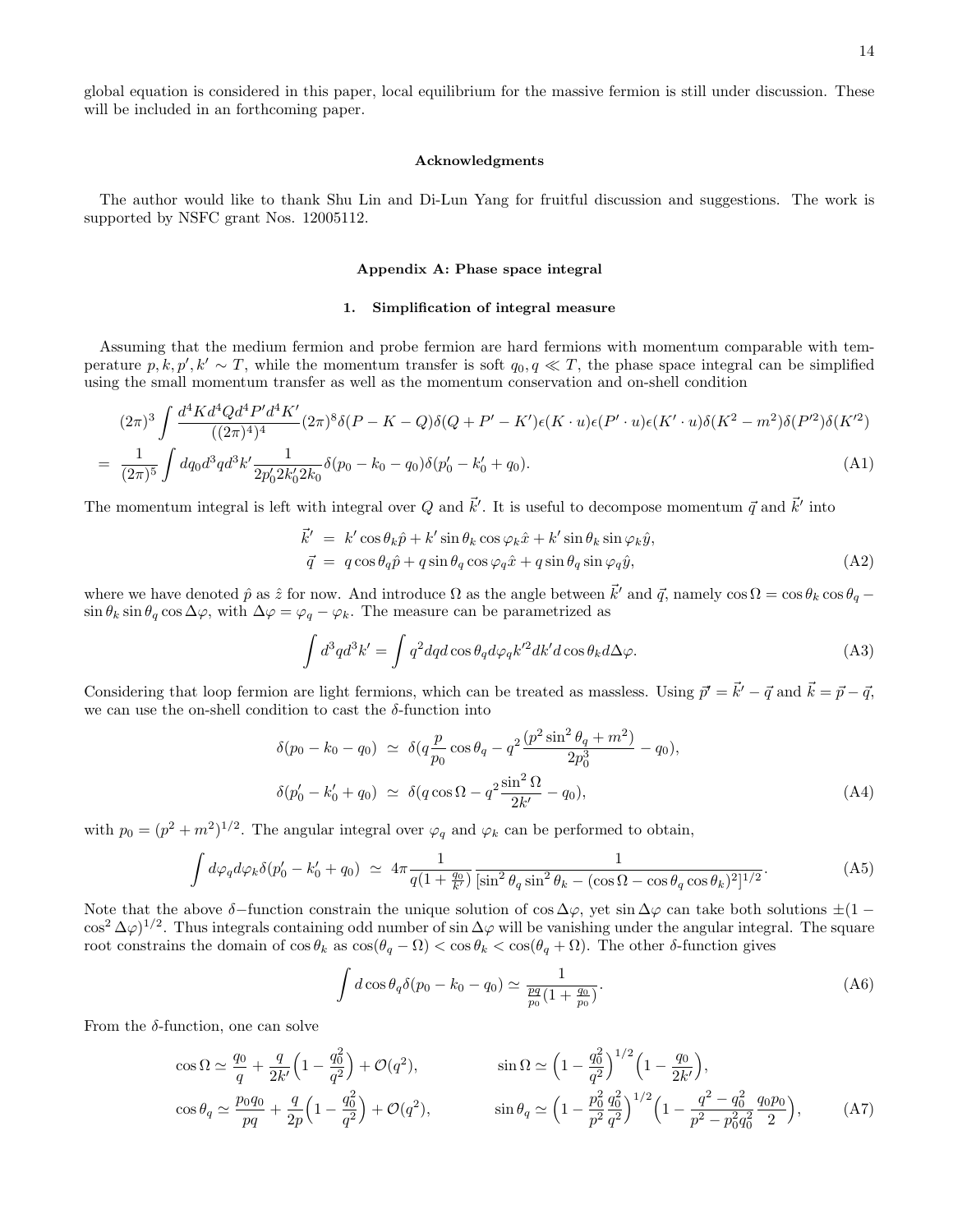in obtaining the leading-log order result, it is enough to keep the above solution to the first order of q. Note that  $-1 \leq \cos\Omega$ ,  $\cos\theta_q \leq 1$  also set a limit to  $x = q_0/q$  that  $-\frac{p}{p_0} \leq \frac{q_0}{q} \leq \frac{p}{p_0}$ . So that  $\int dx dk'$  has the integration domain  $\int dxdk' \to \int_0^\infty dk' \int_{-p/p_0}^{+p/p_0} dx$ . With the above approximation of small momentum transfer, the collision term at leading logarithmic order can be explicitly calculated. The basic process is to collect all terms of integrad to  $Q^{-2}$ , after combining the measure, and integrate q ranges from  $eT \ll q \ll T$ , the log thus arises from  $\int_{eT}^{T} dq/q = \ln(1/e)$ .

To finish the remaining integral over  $k'$ , the following expression are often utilized,

$$
\int_0^\infty dk' k' n_F(k') (-1 + n_F(k')) = -T^2 \ln 2,
$$
  
\n
$$
\int_0^\infty dk' k'^2 n_F(k') (-1 + n_F(k')) = -\frac{1}{6} \pi^2 T^3,
$$
  
\n
$$
\int_0^\infty dk' k'^2 n_F^2(k') (-1 + n_F(k')) = -\frac{1}{6} \pi^2 T^3 + T^3 \ln 2,
$$
\n(A8)

where  $n_F(k') = 1/(e^{k'/T} + 1)$ .

# <span id="page-14-0"></span>2. diffusion

In this subsection, we show some details of calculation of diffusion term [\(16\)](#page-5-3). The spin diffusion part defined in [\(16\)](#page-5-3) is evaluated by first expanding the integrand in terms of Q. For this purpose, we use the following expansions

$$
M_{A1}^{\mu\nu}n_{\nu}(P) = +\frac{2}{(Q^2)^2}T_{A1}n^{\mu}(P),
$$
\n
$$
M_{A2}^{\mu\nu}n_{\nu}(K) = -\frac{2}{(Q^2)^2}\Big(T_{A2}n^{\mu}(P) + T_{A2,1}^{\nu}\partial_{P_{\perp}^{\nu}}n^{\mu}(P) + T_{A2,1}^{\nu\rho}\partial_{P_{\perp}^{\nu}}n^{\mu}(P) + T_{A2,2}^{\mu\rho}n_{\rho}(P) + T_{A2,2}^{\mu\rho\nu}\partial_{P_{\perp}^{\nu}}n_{\rho}(P)\Big),
$$
\n(A9)

where the coefficients T in the above expressions are kept to  $\mathcal{O}(Q^2)$ , giving

<span id="page-14-1"></span>
$$
T_{A1} = 2(P \cdot K')^{2} + m^{2}Q \cdot K' - 2Q \cdot K'P \cdot K' - 2P \cdot QP \cdot K' + Q \cdot K'P \cdot Q + Q^{2}P \cdot K' + \mathcal{O}(Q^{3})
$$
  
\n
$$
T_{A2} = 2(P \cdot K')^{2} + m^{2}Q \cdot K' - 2Q \cdot K'P \cdot K' - 2P \cdot QP \cdot K' + Q^{2}P \cdot K' + \mathcal{O}(Q^{3})
$$
  
\n
$$
T_{A2,1}^{\nu} = -Q^{\nu}(2(P \cdot K')^{2} + m^{2}Q \cdot K' - 2Q \cdot K'P \cdot K' - 2P \cdot QP \cdot K') + \mathcal{O}(Q^{3})
$$
  
\n
$$
T_{A2,1}^{\nu\rho} = Q^{\nu}Q^{\rho}(P \cdot K')^{2} + \mathcal{O}(Q^{3})
$$
  
\n
$$
T_{A2,2}^{\mu\rho} = -2K'^{\mu}K'^{\rho}P \cdot Q + 2Q^{\mu}K'^{\rho}P \cdot K' - P^{\mu}Q^{\rho}K' \cdot Q + 2K'^{\mu}Q^{\rho}(-P \cdot K' + P \cdot Q + Q \cdot K') + \mathcal{O}(Q^{3}),
$$
  
\n
$$
T_{A2,2}^{\mu\rho} = 2P \cdot K'(K'^{\mu}Q^{\rho}Q^{\nu} - Q^{\mu}K'^{\rho}Q^{\nu}) + \mathcal{O}(Q^{3}).
$$
\n(A10)

In obtaining the above expressions, we have used  $P^{\mu}n_{\mu}(P) = 0$  to simplify the derivatives, thus  $P^{\mu}Q^{\nu}\partial_{P\nu}n_{\mu}(P) = 0$  $-Q^{\mu}n_{\mu}(P)$ , and  $P^{\mu}Q^{\rho}\partial_{P\rho}Q^{\nu}\partial_{P\nu}n_{\mu}(P) = -2Q^{\mu}Q^{\nu}\partial_{P\nu}n_{\mu}(P)$ . The leading logarithmic order requires keeping the integrand to  $\mathcal{O}(Q^{-2})$ , thus it is sufficient to expand the distributions to  $\mathcal{O}(Q)$ , giving,

$$
\bar{f}_{K}f_{P'}\bar{f}_{K'} + f_{K}\bar{f}_{P'}f_{K'} = \bar{f}_{K'}f_{K'} - (f_{P} - \bar{f}_{K'})f_{K'}\bar{f}_{K'}\frac{q\cos\Omega}{T} + \mathcal{O}(q^{2}),
$$
\n
$$
f_{P}f_{P'}\bar{f}_{K'} + \bar{f}_{P}\bar{f}_{P'}f_{K'} = \bar{f}_{K'}f_{K'} - (f_{K'} - f_{P})f_{K'}\bar{f}_{K'}\frac{q\cos\Omega}{T} + \mathcal{O}(q^{2}).
$$
\n(A11)

Taking  $T_{A2,2}^{\mu\rho\nu}\partial_{P_{\perp}^{\nu}}n_{\rho}(P)$  for instance to illustrate the integral over such tensor structures. The basic strategy is to convert the integral over the tensor to scalars. After integral,  $T_{A2,2}^{\mu\rho\nu}$  will be function of momentum p. Besides, as one can obverse,  $T_{A2,2}^{\mu\rho\nu}$  is anti-symmetric in exchanging  $\mu\rho$ , thus can be decomposed into,

<span id="page-14-2"></span>
$$
T_{A2,2}^{\mu\rho\nu} = T_{A2,2}^{(1)} u^{[\mu} g^{\rho]\nu} + T_{A2,2}^{(2)} \hat{P}_{\perp}^{[\mu} g^{\rho]\nu} + T_{A2,2}^{(3)} \hat{P}_{\perp}^{[\mu} u^{\rho]} u^{\nu} + T_{A2,2}^{(4)} u^{[\mu} \hat{P}_{\perp}^{\rho]} \hat{P}_{\perp}^{\nu},\tag{A12}
$$

with other projectors vanishing in momentum integral. Using the relations between various projectors,  $u_{\mu}g_{\rho}\gamma_{A2,2}^{\mu\rho\nu}$  $6T_{A2,2}^{(1)}$   $-2T_{A2,2}^{(4)}$  $\hat{P}_{\perp \left[ \mu} g_{\rho \right] \nu} T^{\mu \rho \nu}_{A2,2} = -6 T^{(2)}_{A2,2} - 2 T^{(3)}_{A2,2}$  $\hat{P}_{\perp \left[ \mu} u_{\rho} \right] u_{\nu} T^{\mu \rho \nu}_{A2,2} = - 2 T^{(2)}_{A2,2} - 2 T^{(3)}_{A2,2}$  $A^{(3)}_{A2,2},\,u_{[\mu}\hat{P}_{\perp\rho]}\hat{P}_{\perp\nu}T^{\mu\rho\nu}_{A2,2} = -2T^{(1)}_{A2,2}+ \nonumber$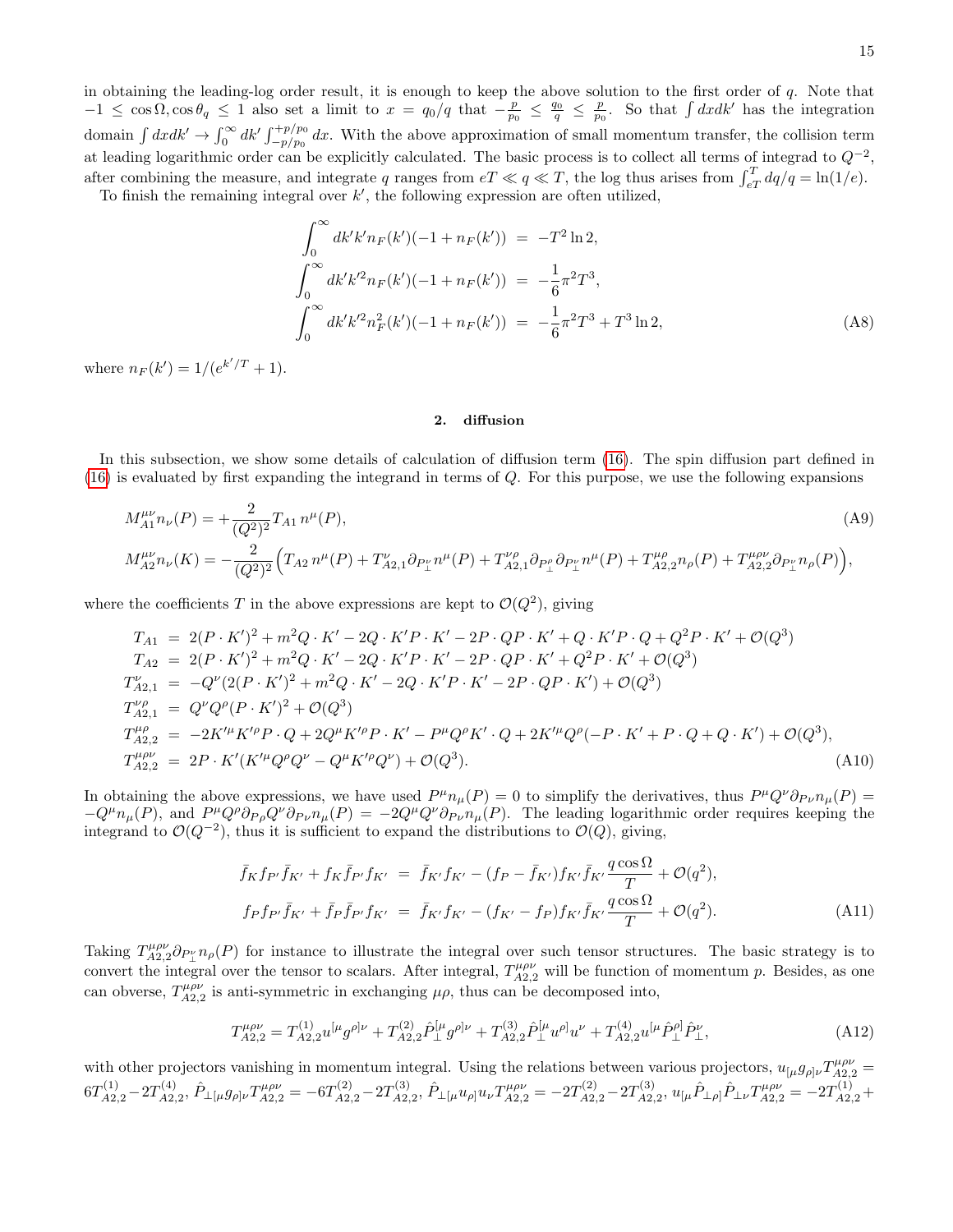$2T_{A2}^{(4)}$  $A_{A2,2}^{(4)}$ , then each coefficients can be obtained as combinations. The momentum integral of the various scalar functions then follows the processes described in Appendix[.A 1.](#page-13-1) Giving

$$
T_{A2,2}^{(1)} = \kappa_{LL} \frac{T}{mv} \frac{m(2v^3 - v_0^2 \theta_{-1})}{6v^2},
$$
  
\n
$$
T_{A2,2}^{(2)} = -T_{A2,2}^{(3)} = \kappa_{LL} \frac{T}{mv} \frac{m(2v^3 - 3v_0^2 \theta_{-1})}{6v^2},
$$
  
\n
$$
T_{A2,2}^{(4)} = -\kappa_{LL} \frac{T}{mv} \frac{mv_0 \theta_{-1}}{6v}.
$$
  
\n(A13)

With the coefficients, the original term becomes

$$
T_{A2,2}^{\mu\rho\nu}\partial_{P_{\perp}^{\nu}}n_{\rho}(P) = T_{A2,2}^{(n)}n_{\mu}(P) + T_{A2,2}^{(u)}u^{\mu} + T_{A2,2}^{(p)}\hat{P}_{\perp}^{\mu} + T_{A2,2}^{(\partial)}\hat{P}_{\perp}^{\rho}\partial_{P_{\perp\mu}}n_{\rho}(P),\tag{A14}
$$

where

$$
T_{A2,2}^{(n)} = \frac{1}{p_0} T_{A2,2}^{(1)},
$$
  
\n
$$
T_{A2,2}^{(u)} = \frac{p}{p_0} T_{A2,2}^{(1)} \hat{P}_\perp^{\rho} n_{\rho}(P) + T_{A2,2}^{(1)} \partial_{P_\perp^{\rho}} n^{\rho}(P) + T_{A2,2}^{(4)} \hat{P}_\perp^{\rho} \hat{P}_\perp^{\nu} \partial_{P_\perp^{\nu}} n_{\rho}(P),
$$
  
\n
$$
T_{A2,2}^{(p)} = \left(\frac{p^2}{p_0^3} T_{A2,2}^{(1)} + \frac{m^2}{p_0^3} T_{A2,2}^{(4)}\right) \hat{P}_\perp^{\rho} n_{\rho}(P) + T_{A2,2}^{(2)} \partial_{P_\perp^{\rho}} n^{\rho}(P) + \frac{p}{p_0} T_{A2,2}^{(4)} \hat{P}_\perp^{\rho} \hat{P}_\perp^{\nu} \partial_{P_\perp^{\nu}} n_{\rho}(P),
$$
  
\n
$$
T_{A2,2}^{(\partial)} = \frac{p}{p_0} T_{A2,2}^{(1)} - T_{A2,2}^{(2)}.
$$
\n(A15)

Other scalar function or tensors in [\(A10\)](#page-14-1) are integrated in a similar way. After finishing the detailed calculation, one can arrive at the first two lines in [\(28\)](#page-6-1) and coefficients  $C^{(1)}$  to  $C^{(7)}$  in [\(30\)](#page-7-0).

#### <span id="page-15-0"></span>3. first oder gradients

To calculate the collision terms related to first order gradients including  $C_{A\mu}^{\text{vor}}, C_{A\mu}^{\text{Shear}}, C_{A\mu}^{\text{Tgra+acc}}$  defined in [\(22\)](#page-5-2), [\(24\)](#page-6-2) and [\(26\)](#page-6-3). The basic strategy is to converting the momentum integral over tensors into scalars, expanding the integrand to  $\mathcal{O}(Q^{-2})$  and taking the momentum integral the same way as in Appendix[.A 1.](#page-13-1)

a. vorticity :  $C_{\mu}^{\text{vor}}$  in the integrand of [\(22\)](#page-5-2) can be further decomposed into

$$
C_{\mu}^{\text{vor}} = T_{\nu}^{\text{vor}} \omega^{[\mu} u^{\nu]} + T_{\text{vor}}^{\mu \rho \nu} \omega_{[\rho} u_{\nu]}.
$$
\n(A16)

The momentum integral over the vorticity part also begins with expansion of the integrand over Q, the tensors above are expanded to  $\mathcal{O}(Q^{-2})$  giving

$$
T_{\nu}^{\text{vor}} = \frac{1}{(Q^2)^2} \Big( 2Q_{\nu} (P \cdot K')^2 + (m^2 - 2P \cdot K')Q \cdot K'Q_{\nu} + P \cdot Q(Q \cdot K'P_{\nu} - 2P \cdot K'Q_{\nu}) + \mathcal{O}(Q^3) \Big),
$$
  
\n
$$
T_{\text{vor}}^{\mu \rho \nu} = \frac{1}{(Q^2)^2} \Big( 2K'^{\mu} (P \cdot QK'^{\rho} (P - Q)^{\nu} + (P \cdot K' - P \cdot Q - K' \cdot Q)Q^{\rho} P^{\nu})
$$
  
\n
$$
+ Q \cdot K'P^{\mu} Q^{\rho} P^{\nu} - 2P \cdot K' Q^{\mu} K'^{\rho} (P - Q)^{\nu} + \mathcal{O}(Q^3) \Big),
$$
\n(A17)

since the above two tensors are at least  $\mathcal{O}(Q^{-3})$ , it is enough to keep  $\mathcal{O}(Q)$  order of the distribution functions in order to get the leading logarithmic result,

<span id="page-15-1"></span>
$$
\bar{f}_K \bar{f}_{K'} f_{P'} f_P = \bar{f}_{K'} f_{K'} \bar{f}_P f_P \left( 1 + \bar{f}_{K'} \frac{q \cos \Omega}{T} - f_P \frac{p \, q \cos \theta_q}{p_0 T} \right) + \mathcal{O}(q^2). \tag{A18}
$$

The momentum integral over tensors  $T_{\nu}^{vor}$  and  $T_{\nu}^{\mu\rho\nu}$  are carried out after transforming the tensors to a series of scalar functions. Since after momentum integral, the vector  $T_{\nu}^{vor}$  will only be function of momentum P, it can be decomposed by

$$
T_{\nu}^{\text{vor}} = u_{\nu} T_{\text{vor}}^{(1,1)} + \hat{P}_{\perp \nu} T_{\text{vor}}^{(1,2)}, \tag{A19}
$$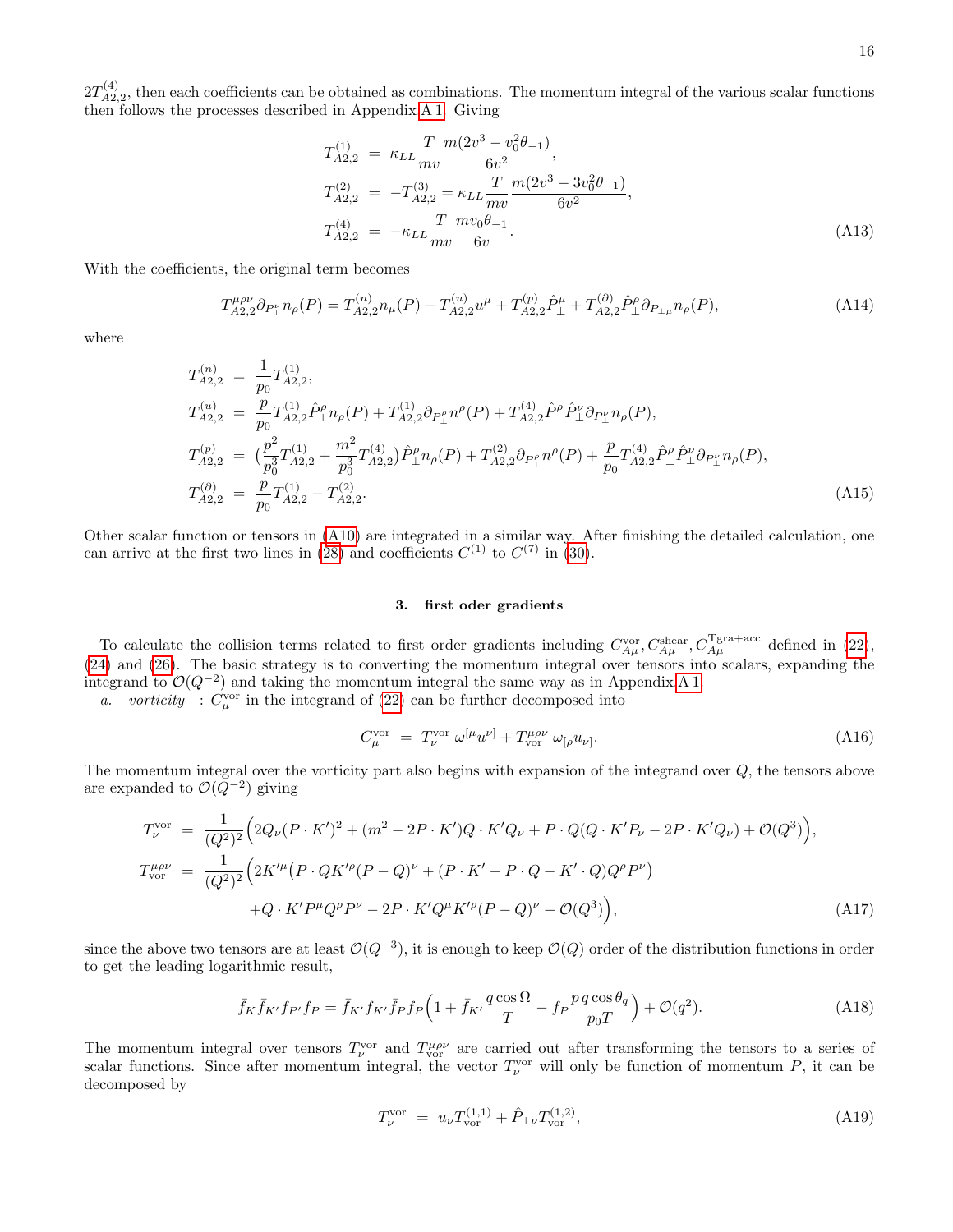with  $T_{\text{vor}}^{(1,1)} = u^{\nu} T_{\nu}^{\text{vor}}$  and  $T_{\text{vor}}^{(1,2)} = -\hat{P}_{\perp}^{\nu} T_{\nu}^{\text{vor}}$ . The scalar coefficients can be integrated according to the process in Appendix[.A 1.](#page-13-1) Then this part becomes  $T_{\nu}^{\text{vor}} \omega^{[\mu} u^{\nu]} = T_{\text{vor}}^{(1,1)} \omega^{\mu} - T_{\text{vor}}^{(1,2)} \hat{P}_{\perp \nu} \omega^{\nu} u^{\mu}$ . In the other term  $T_{\text{vor}}^{\mu \rho \nu} \omega_{[\rho} u_{\nu]}, \omega_{[\rho} u_{\nu]}$ projects out the anti-symmetric part of  $T_{\text{vor}}^{\mu\rho\nu}$ , thus  $T_{\text{vor}}^{\mu\rho\nu}$  can be decomposed similar to [\(A12\)](#page-14-2),

$$
T_{\text{vor}}^{\mu\rho\nu} = T_{\text{vor}}^{(2,1)} u^{[\nu} g^{\rho]\mu} + T_{\text{vor}}^{(2,2)} \hat{P}_{\perp}^{[\nu} g^{\rho]\mu} + T_{\text{vor}}^{(2,3)} \hat{P}_{\perp}^{[\nu} u^{\rho]} u^{\mu} + T_{\text{vor}}^{(2,4)} u^{[\nu} \hat{P}_{\perp}^{\rho]} \hat{P}_{\perp}^{\mu},\tag{A20}
$$

the momentum integral over the various scalar functions  $T_{\text{vor}}^{(2,i)}$  can be carried out according to Appendix[.A 1.](#page-13-1) After obtaining the coefficients, this part will be

$$
T_{\text{vor}}^{\mu\rho\nu}\omega_{[\rho}u_{\nu]} = 2T_{\text{vor}}^{(2,1)}\omega^{\mu} - 2(T_{\text{vor}}^{(2,2)} + T_{\text{vor}}^{(2,3)})\hat{P}_{\perp\nu}\omega^{\nu}u^{\mu} + 2T_{\text{vor}}^{(2,4)}\hat{P}_{\perp\nu}\omega^{\nu}\hat{P}_{\perp}^{\mu}.
$$
(A21)

Together the above two parts, the vorticity term will be the  $C^{(8)}$  term in [\(28\)](#page-6-1), with  $C^{(8)}$  defined in [\(30\)](#page-7-0).

b. shear After momentum integral, the collision term  $C_{A\mu}^{\text{shear}}(24)$  $C_{A\mu}^{\text{shear}}(24)$  will only be function of P, thus can in general be expressed in terms of a series of symmetric and traceless projectors as,

$$
C_{A\mu}^{\text{shear}} = \left( u_{\mu} \hat{Q}_{\alpha\beta} C_{\text{shear}}^{(1)} + P_{\perp\mu} \hat{Q}_{\alpha\beta} C_{\text{shear}}^{(2)} + \hat{I}_{\mu\alpha\beta} C_{\text{shear}}^{(3)} + \hat{T}_{\mu\alpha\beta} C_{\text{shear}}^{(4)} \right) \sigma^{\langle\alpha\beta\rangle},\tag{A22}
$$

where the projectors are defined through

$$
\begin{split}\n\widehat{Q}_{\alpha\beta} &= \hat{P}_{\perp\alpha}\hat{P}_{\perp\beta} + \frac{1}{3}\Delta_{\alpha\beta}, \\
\widehat{I}_{\mu\alpha\beta} &= \hat{P}_{\perp\alpha}\Delta_{\mu\beta} + \hat{P}_{\perp\beta}\Delta_{\mu\alpha} - \frac{2}{3}\hat{P}_{\perp\mu}\Delta_{\alpha\beta}, \\
\widehat{T}_{\mu\alpha\beta} &= \frac{1}{2}\left(\epsilon_{\mu\nu\rho\alpha}u^{\nu}\hat{P}_{\perp}^{\rho}\hat{P}_{\perp\beta} + \epsilon_{\mu\nu\rho\beta}u^{\nu}\hat{P}_{\perp}^{\rho}\hat{P}_{\perp\alpha}\right),\n\end{split} \tag{A23}
$$

which are symmetric and traceless in the indices  $\alpha\beta$ . In the local rest frame of the fluid, the above projectors are  $Q_{ij} = \hat{p}_i \hat{p}_j - \frac{1}{3} \delta_{ij}$ ,  $I_{kij} = \hat{p}_j \delta_{ik} + \hat{p}_i \delta_{jk} - \frac{2}{3} \hat{p}_k \delta_{ij}$  and  $T_{kij} = \frac{1}{2} (\epsilon_{kli} \hat{p}_l \hat{p}_j + \epsilon_{klj} \hat{p}_l \hat{p}_i)$ , which are symmetric and traceless in *ij*. Each of the four coefficients  $C_{\text{shear}}^{(i)}$  can be obtained by first projecting [\(24\)](#page-6-2) onto the corresponding projectors and then taking the momentum integral. One will find that only  $C_{\text{shear}}^{(4)}$  in non-vanishing. Hence after momentum integral, the shear tensor term in the collision term appears as

$$
C_{A\mu}^{\text{shear}} = \hat{T}_{\mu\alpha\beta} C_{\text{shear}}^{(4)} \sigma^{\langle\alpha\beta\rangle}.
$$
 (A24)

Using the relation  $\hat{T}^{\mu\alpha\beta}\hat{T}_{\mu\alpha\beta} = -1$ , the evaluating of the contribution from the shear tensor is converted to calculating the scalar function

$$
C_{\text{shear}}^{(4)} = -4e^4 \frac{1}{(2\pi)^5} \int dq_0 d^3q d^3k' \frac{1}{2p'_0 2k'_0 2k_0} \delta(p_0 - k_0 - q_0) \delta(p'_0 - k'_0 + q_0) \hat{T}^{\mu\alpha\beta} C_{\mu\alpha\beta}^{\text{shear}}(-\beta) \bar{f}_K \bar{f}_{K'} f_{P'} f_{P}, \text{(A25)}
$$

and  $C_{\mu\alpha\beta}^{\text{shear}}$  is defined in [\(25\)](#page-6-4), which can be simplified into,

$$
C_{\mu\alpha\beta}^{\text{shear}} = +\epsilon_{\mu\alpha\sigma\lambda} \Big( -\frac{P' \cdot K'}{2} K^{\sigma} P^{\lambda} K_{\beta} + K \cdot K' P'^{\sigma} P^{\lambda} P_{\beta} - P \cdot P' K'^{\sigma} K^{\lambda} K_{\beta} + \frac{m^2 Q \cdot K'}{P' \cdot u} P'^{\sigma} u^{\lambda} P'_{\beta} \Big) - \epsilon_{\xi\alpha\sigma\lambda} \Big( P^{\sigma} K^{\lambda} P'^{\xi} K_{\beta} + \frac{m^2}{P' \cdot u} Q^{\xi} P'^{\sigma} u^{\lambda} P'_{\beta} \Big) K'_{\mu} + \{ P' \leftrightarrow K' \},
$$
(A26)

where  $\{P' \leftrightarrow K'\}$  part is to taking conversion accordingly in the above all terms. Using

<span id="page-16-0"></span>
$$
\epsilon^{\mu\nu\rho\sigma}\epsilon_{\mu\nu\alpha\beta} = -2\delta^{\rho\sigma}_{\alpha\beta} = -2(\delta^{\rho}_{\alpha}\delta^{\sigma}_{\beta} - \delta^{\sigma}_{\alpha}\delta^{\rho}_{\beta}),\n\epsilon^{\mu\nu\rho\sigma}\epsilon_{\mu\xi\alpha\beta} = -\delta^{\nu\rho\sigma}_{\xi\alpha\beta} = -[\delta^{\nu}_{\xi}(\delta^{\rho}_{\alpha}\delta^{\sigma}_{\beta} - \delta^{\sigma}_{\alpha}\delta^{\rho}_{\beta}) - \delta^{\nu}_{\alpha}(\delta^{\rho}_{\xi}\delta^{\sigma}_{\beta} - \delta^{\sigma}_{\xi}\delta^{\rho}_{\beta}) + \delta^{\nu}_{\beta}(\delta^{\rho}_{\xi}\delta^{\sigma}_{\alpha} - \delta^{\sigma}_{\xi}\delta^{\rho}_{\alpha})],
$$
\n(A27)

to finish the contractions in  $\hat{T}^{\mu\alpha\beta}C_{\mu\alpha\beta}$ . Since  $\hat{T}^{\mu\alpha\beta}C_{\mu\alpha\beta}$  is at least  $\mathcal{O}(Q)$ , it is enough to expand the distribution functions to  $\mathcal{O}(Q)$  [\(A18\)](#page-15-1). After taking the momentum integral according to Appendix[.A 1,](#page-13-1) one will obtain the  $C^{(9)}$ term in [\(28\)](#page-6-1), with  $C^{(9)}$  in [\(30\)](#page-7-0).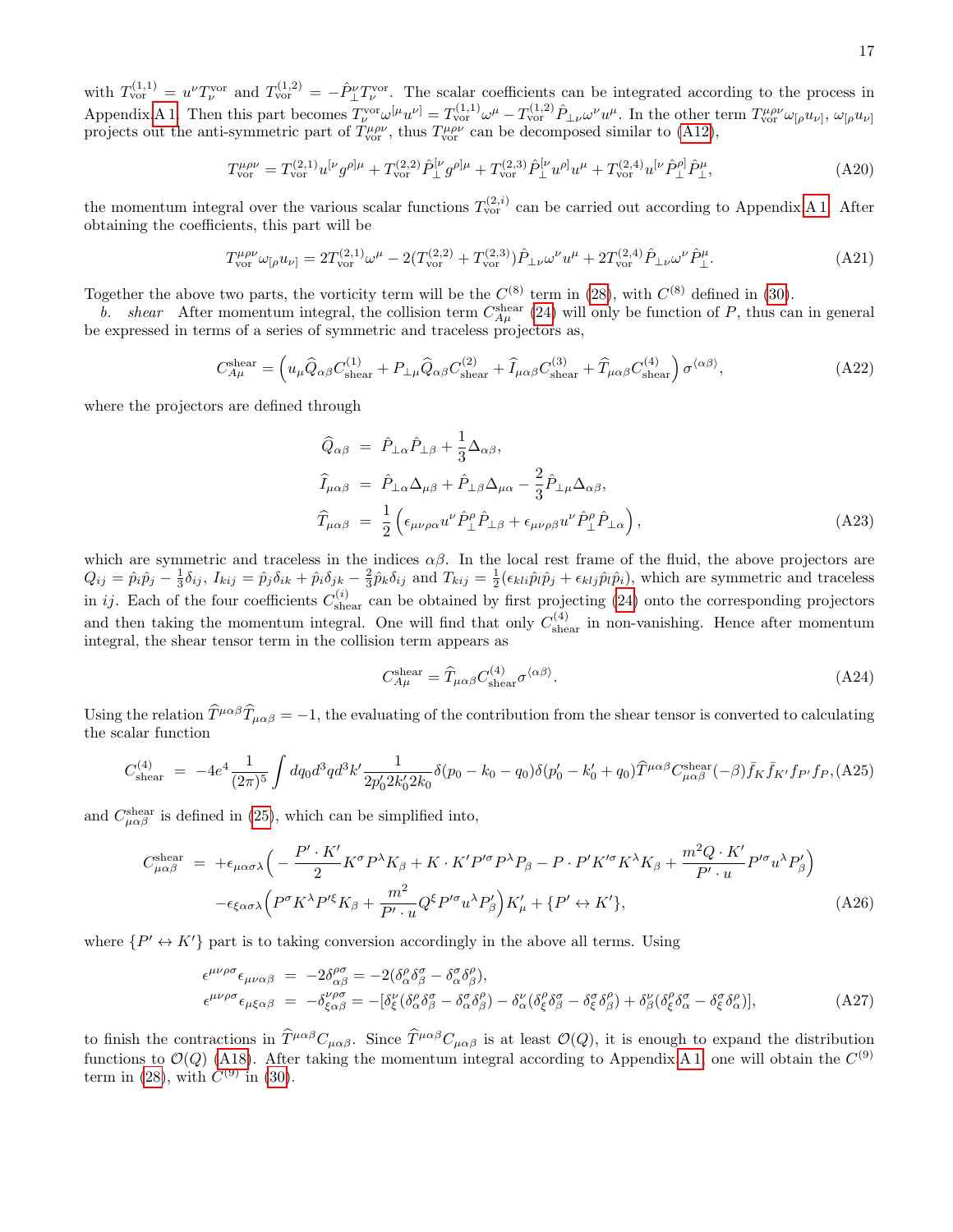c. temperature gradients and acceleration Both of the tensors  $C_{\mu\lambda}^{\text{Tgra}}$  and  $C_{\mu\lambda}^{\text{acc}}$  defined in [\(27\)](#page-6-5) can be expanded in a general structure, namely

$$
T_{\mu\lambda}(P) = T_1 g_{\mu\lambda} + T_2 u_{\mu} u_{\lambda} + T_3 \hat{P}_{\perp\mu} \hat{P}_{\perp\lambda} + T_4 u_{\mu} \hat{P}_{\perp\lambda} + T_5 \hat{P}_{\perp\mu} u_{\lambda} + T_6 \epsilon_{\mu\lambda\alpha\beta} u^{\alpha} \hat{P}_{\perp}^{\beta},\tag{A28}
$$

where one can find only projector  $\epsilon_{\mu\lambda\alpha\beta}u^{\alpha}\hat{P}_{\perp}^{\beta}$  have non-vanishing coefficient under the momentum integral. Using the relation  $\epsilon^{\mu\lambda\rho\sigma}u_{\rho}\hat{P}_{\perp\sigma}\epsilon_{\mu\lambda\alpha\beta}u^{\alpha}\hat{P}_{\perp}^{\beta} = 2$ , [\(26\)](#page-6-3) can be casted into

$$
C_{A\mu}^{\text{Tgra+acc}} = C_{\text{Tgra}} \epsilon_{\mu\lambda\alpha\beta} u^{\alpha} \hat{P}_{\perp}^{\beta} \partial^{\lambda} \ln T + C_{\text{acc}} \epsilon_{\mu\lambda\alpha\beta} u^{\alpha} \hat{P}_{\perp}^{\beta} D u^{\lambda}, \tag{A29}
$$

with

$$
C_{\text{Tgra}} = -\frac{4e^4}{(2\pi)^5} \int dq_0 d^3q d^3k' \frac{1}{2p'_0 2k'_0 2k_0} \delta(p_0 - k_0 - q_0) \delta(p'_0 - k'_0 + q_0) \frac{1}{2} \epsilon^{\mu\lambda\rho\sigma} u_\rho \hat{P}_{\perp\sigma} C_{\mu\lambda}^{\text{Tgra}}(-\beta) \bar{f}_K \bar{f}_{K'} f_{P'} f_P,
$$
  
\n
$$
C_{\text{acc}} = -\frac{4e^4}{(2\pi)^5} \int dq_0 d^3q d^3k' \frac{1}{2p'_0 2k'_0 2k_0} \delta(p_0 - k_0 - q_0) \delta(p'_0 - k'_0 + q_0) \frac{1}{2} \epsilon^{\mu\lambda\rho\sigma} u_\rho \hat{P}_{\perp\sigma} C_{\mu\lambda}^{\text{acc}}(-\beta) \bar{f}_K \bar{f}_{K'} f_{P'} f_P \text{ (A30)}
$$

Using [\(A27\)](#page-16-0) to complete the contraction, and carrying out the momentum integral according to Appendix[.A 1,](#page-13-1) one will obtain the  $C^{(10)}$  and  $C^{(11)}$  term in [\(28\)](#page-6-1), with  $C^{(10)}$  and  $C^{(11)}$  in [\(30\)](#page-7-0).

#### <span id="page-17-0"></span>Appendix B: gauge issue

One can explicitly check that the collision term is gauge independent. In this section, we show for example that terms related to vorticity is gauge independent. Photon propagator in temporal axial gauge, Coulomb gauge and covariant gauge are given by

<span id="page-17-1"></span>temporal axial gauge: 
$$
G_{\mu\nu} = \frac{-1}{Q^2} P_{\mu\nu}^T + \frac{-1}{Q^2} \Big( \frac{Q^2}{q^2} u_{\mu} u_{\nu} - \frac{Q^2}{q_0 q^2} u_{(\mu} Q_{\nu)} + \frac{Q^2}{q_0^2 q^2} Q_{\mu} Q_{\nu} \Big),
$$
  
\nCoulomb gauge:  $G_{\mu\nu} = \frac{-1}{Q^2} P_{\mu\nu}^T + \frac{-1}{Q^2} \frac{Q^2}{q^2} u_{\mu} u_{\nu},$   
\ncovariant gauge:  $G_{\mu\nu} = \frac{-1}{Q^2} P_{\mu\nu}^T + \frac{-1}{Q^2} \Big( \frac{Q^2}{q^2} u_{\mu} u_{\nu} - \frac{q_0}{q^2} u_{(\mu} Q_{\nu)} + \frac{q^2}{q_0^2 Q^2} Q_{\mu} Q_{\nu} \Big).$  (B1)

The above covariant gauge corresponds to the Landau gauge  $\xi = 0$ 

$$
G_{\mu\nu} = \frac{1}{Q^2} \Big( g_{\mu\nu} - (1 - \xi) \frac{Q_{\mu} Q_{\nu}}{Q^2} \Big). \tag{B2}
$$

while in the calculation we have adopted Feynman gauge  $\xi = 1$ . The point is to work out the one-loop corrected photon propagator  $G^{(0,1)}_{\mu\nu}$  in various gauges and to check whether the different terms among various gauges are vanishing under momentum integral. The expression of  $G^{(0,1)}_{\mu\nu}$  in Landau gauge is given by [\(11\)](#page-3-0). Feynman gauge and Landau gauge differs only in tensor structure of  $Q_\mu Q_\nu$ . While the three gauges in [\(B1\)](#page-17-1) differs by  $Q_\mu Q_\nu$ ,  $u_{(\mu}Q_\nu)$  and crossing terms with  $P_{\mu\nu}^T$  when multiplying two photon propagators.

To check the gauge invariance of zeroth order photon propagator  $G_{\mu\nu}^{(0) < (Q) = D_{\mu\beta}^{22}(Q)D_{\alpha\nu}^{11}(Q)\Pi^{(0) < \alpha\beta}(Q)$ , one can find that contracting  $\Pi^{(0)<\alpha\beta}$  with  $Q_\alpha Q_\beta Q_\mu Q_\nu$  and  $g_{\mu\alpha} Q_\beta Q_\nu + g_{\nu\beta} Q_\mu Q_\alpha$  will both leads to vanishing results under the δ-function. Thus Feynman gauge and Landau gauge give the same  $G_{\mu\nu}^{<(0)}$ . Temporal axial gauge and Coulomb gauge can be shown to give also the same  $G_{\mu\nu}^{<(0)}$ .

We then check the vorticity terms in first order photon propagator  $G_{\mu\nu}^{(1)<}(Q) = D_{\mu\beta}^{22}(Q)D_{\alpha\nu}^{11}(Q)\Pi^{(1)<\alpha\beta}(Q)$ . The vorticity related terms in  $\Pi^{(1) < \alpha \beta}(Q)$  is

$$
\Pi_{\omega}^{(1) < \alpha \beta}(Q) = -2i\epsilon^{\alpha \rho \beta \sigma} \int_{P', K'} K_{\sigma}'(P' \cdot \omega u_{\rho} - P' \cdot u\omega_{\rho}) \bar{f}_{K'} f'_{P'} - P'_{\rho}(K' \cdot \omega u_{\sigma} - K' \cdot u\omega_{\sigma}) f_{P'} f'_{K'}.
$$
 (B3)

As only self-energy components  $\Sigma_{A\mu}$  and  $\Sigma_{T\mu\nu}$  contains the first order photon propagator. The collision term involving  $G_{\mu\nu}^{(1)}(Q)$  in [\(4\)](#page-2-1) can be extracted out using the expression of the components of self-energy [\(13\)](#page-4-0), giving,

<span id="page-17-2"></span>
$$
\int_{K,Q} i \Big( (m^2 - P \cdot K) \epsilon_{\mu\nu\rho\sigma} Q^{\nu} - P_{\mu} \epsilon_{\lambda\nu\rho\sigma} Q^{\nu} P^{\lambda} \Big) \Big( G^{(1) < \mu\nu}(Q) f_P \bar{f}_K - G^{(1) > \mu\nu}(Q) \bar{f}_P f_K \Big)
$$
\n
$$
= \int_{K,Q} i \Big( (m^2 - P \cdot K) \epsilon_{\mu\nu\rho\sigma} Q^{\nu} - P_{\mu} \epsilon_{\lambda\nu\rho\sigma} Q^{\nu} P^{\lambda} \Big) G_R^{\mu\alpha} G_A^{\nu\beta} \Big( \Pi_{\alpha\beta}^{(1) < (Q)} f_P \bar{f}_K - \Pi_{\alpha\beta}^{(1) > (Q)} \bar{f}_P f_K \Big). \tag{B4}
$$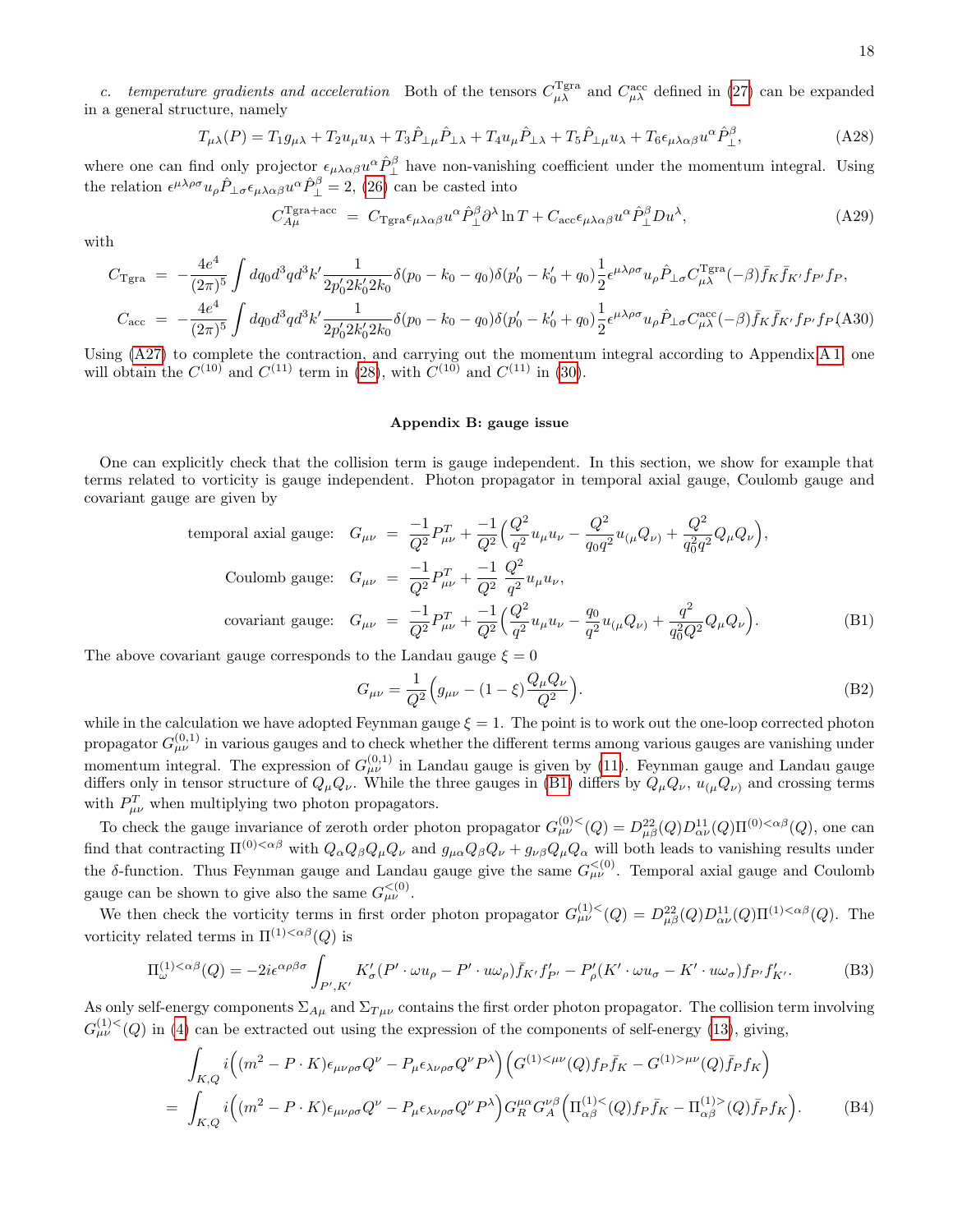Although the expression of  $G_{\mu\nu}^{(1)<}(Q)$  depends on gauge choice, one can explicit show that the collision term involving  $G_{\mu\nu}^{(1)}(Q)$  [\(B4\)](#page-17-2) is not gauge depending. This can be proved by contracting

$$
\Pi_{\omega}^{(1) < \alpha \beta} f_P \bar{f}_K - \Pi_{\omega}^{(1) > \alpha \beta} \bar{f}_P f_K
$$
\n
$$
\propto \frac{1}{2T} \epsilon^{\alpha \beta \rho \sigma} \Big( Q \cdot \omega K'_{\rho} u_{\sigma} - K' \cdot \omega Q_{\rho} u_{\sigma} + K' \cdot u Q_{\rho} \omega_{\sigma} - Q \cdot u K'_{\rho} \omega_{\sigma} \Big) \bar{f}_K \cdot \bar{f}_K f_P f_{P'} \tag{B5}
$$

with  $Q_{\alpha}Q_{\beta}Q_{\mu}Q_{\nu}$ ,  $g_{\mu\alpha}Q_{\beta}Q_{\nu} + g_{\nu\beta}Q_{\mu}Q_{\alpha}$ ,  $u_{(\alpha}Q_{\mu)}u_{(\beta}Q_{\nu)}$  and crossing terms respectively, then further projecting to  $((m^2 - P \cdot K)\epsilon_{\mu\nu\rho\sigma}Q^{\nu} - P_{\mu}\epsilon_{\lambda\nu\rho\sigma}Q^{\nu}P^{\lambda}).$  One will find that it will either be directly vanishing by symmetry, or be proportional to  $\vec{q} \times \vec{k}' \cdot \vec{\omega}$  which is vanishing under momentum integral. In this way, the vorticity related term is also gauge independent. Other terms related to first order gradient are also proved to be gauge independent in a similar way.

- <span id="page-18-0"></span>[1] L. Adamczyk et al. [STAR], Nature 548, 62-65 (2017) [\[arXiv:1701.06657](http://arxiv.org/abs/1701.06657) [nucl-ex]].
- <span id="page-18-7"></span>[2] J. Adam et al. [STAR], Phys. Rev. Lett.  $123$ , no.13, 132301 (2019) [\[arXiv:1905.11917](http://arxiv.org/abs/1905.11917) [nucl-ex]].
- [3] S. Acharya et al. [ALICE], Phys. Rev. Lett. **125**, no.1, 012301 (2020) [\[arXiv:1910.14408](http://arxiv.org/abs/1910.14408) [nucl-ex]].
- [4] S. Singha [STAR], Nucl. Phys. A 1005, 121733 (2021) [\[arXiv:2002.07427](http://arxiv.org/abs/2002.07427) [nucl-ex]].
- <span id="page-18-1"></span>[5] J. Adam et al. [STAR], Phys. Rev. Lett. **126**, no.16, 162301 (2021) [\[arXiv:2012.13601](http://arxiv.org/abs/2012.13601) [nucl-ex]].
- <span id="page-18-4"></span>[6] F. Becattini, V. Chandra, L. Del Zanna and E. Grossi, Annals Phys. 338, 32-49 (2013) [\[arXiv:1303.3431](http://arxiv.org/abs/1303.3431) [nucl-th]].
- <span id="page-18-2"></span>[7] Z. T. Liang and X. N. Wang, Phys. Rev. Lett. 94, 102301 (2005) [erratum: Phys. Rev. Lett. 96, 039901 (2006)] [\[arXiv:nucl](http://arxiv.org/abs/nucl-th/0410079)[th/0410079](http://arxiv.org/abs/nucl-th/0410079) [nucl-th]].
- [8] Z. T. Liang and X. N. Wang, Phys. Lett. B 629, 20-26 (2005) [\[arXiv:nucl-th/0411101](http://arxiv.org/abs/nucl-th/0411101) [nucl-th]].
- [9] J. H. Gao, S. W. Chen, W. t. Deng, Z. T. Liang, Q. Wang and X. N. Wang, Phys. Rev. C 77, 044902 (2008) [\[arXiv:0710.2943](http://arxiv.org/abs/0710.2943) [nucl-th]].
- <span id="page-18-3"></span>[10] F. Becattini, F. Piccinini and J. Rizzo, Phys. Rev. C 77, 024906 (2008) [\[arXiv:0711.1253](http://arxiv.org/abs/0711.1253) [nucl-th]].
- <span id="page-18-5"></span>[11] H. Li, L. G. Pang, Q. Wang and X. L. Xia, Phys. Rev. C 96, no.5, 054908 (2017) [\[arXiv:1704.01507](http://arxiv.org/abs/1704.01507) [nucl-th]].
- [12] D. X. Wei, W. T. Deng and X. G. Huang, Phys. Rev. C 99, no.1, 014905 (2019) [\[arXiv:1810.00151](http://arxiv.org/abs/1810.00151) [nucl-th]].
- [13] I. Karpenko and F. Becattini, Eur. Phys. J. C 77, no.4, 213 (2017) [\[arXiv:1610.04717](http://arxiv.org/abs/1610.04717) [nucl-th]].
- [14] Y. Xie, D. Wang and L. P. Csernai, Phys. Rev. C 95, no.3, 031901 (2017) [\[arXiv:1703.03770](http://arxiv.org/abs/1703.03770) [nucl-th]].
- [15] Y. Sun and C. M. Ko, Phys. Rev. C 96, no.2, 024906 (2017) [\[arXiv:1706.09467](http://arxiv.org/abs/1706.09467) [nucl-th]].
- <span id="page-18-6"></span>[16] S. Ryu, V. Jupic and C. Shen, Phys. Rev. C 104, no.5, 054908 (2021) [\[arXiv:2106.08125](http://arxiv.org/abs/2106.08125) [nucl-th]].
- <span id="page-18-8"></span>[17] F. Becattini and I. Karpenko, Phys. Rev. Lett. 120, no.1, 012302 (2018) [\[arXiv:1707.07984](http://arxiv.org/abs/1707.07984) [nucl-th]].
- <span id="page-18-9"></span>[18] X. L. Xia, H. Li, Z. B. Tang and Q. Wang, Phys. Rev. C 98, 024905 (2018) [\[arXiv:1803.00867](http://arxiv.org/abs/1803.00867) [nucl-th]].
- <span id="page-18-10"></span>[19] H. Z. Wu, L. G. Pang, X. G. Huang and Q. Wang, Phys. Rev. Research. 1, 033058 (2019) [\[arXiv:1906.09385](http://arxiv.org/abs/1906.09385) [nucl-th]].
- <span id="page-18-11"></span>[20] H. Li, X. L. Xia, X. G. Huang and H. Z. Huang, Phys. Lett. B 827, 136971 (2022) [\[arXiv:2106.09443](http://arxiv.org/abs/2106.09443) [nucl-th]].
- <span id="page-18-12"></span>[21] X. L. Xia, H. Li, X. G. Huang and H. Z. Huang, Phys. Rev. C 100, no.1, 014913 (2019) [\[arXiv:1905.03120](http://arxiv.org/abs/1905.03120) [nucl-th]].
- <span id="page-18-13"></span>[22] F. Becattini, G. Cao and E. Speranza, Eur. Phys. J. C 79, no.9, 741 (2019) [\[arXiv:1905.03123](http://arxiv.org/abs/1905.03123) [nucl-th]].
- <span id="page-18-14"></span>[23] B. Fu, S. Y. F. Liu, L. Pang, H. Song and Y. Yin, Phys. Rev. Lett. 127, no.14, 142301 (2021) [\[arXiv:2103.10403](http://arxiv.org/abs/2103.10403) [hep-ph]].
- [24] F. Becattini, M. Buzzegoli, G. Inghirami, I. Karpenko and A. Palermo, Phys. Rev. Lett. 127, no.27, 272302 (2021) [\[arXiv:2103.14621](http://arxiv.org/abs/2103.14621) [nucl-th]].
- [25] S. Y. F. Liu and Y. Yin, JHEP 07, 188 (2021) [\[arXiv:2103.09200](http://arxiv.org/abs/2103.09200) [hep-ph]].
- <span id="page-18-15"></span>[26] F. Becattini, M. Buzzegoli and A. Palermo, Phys. Lett. B 820, 136519 (2021) [\[arXiv:2103.10917](http://arxiv.org/abs/2103.10917) [nucl-th]].
- <span id="page-18-16"></span>[27] C. Yi, S. Pu and D. L. Yang, Phys. Rev. C 104, no.6, 064901 (2021) [\[arXiv:2106.00238](http://arxiv.org/abs/2106.00238) [hep-ph]].
- [28] W. Florkowski, A. Kumar, A. Mazeliauskas and R. Ryblewski, [\[arXiv:2112.02799](http://arxiv.org/abs/2112.02799) [hep-ph]].
- [29] Y. Sun, Z. Zhang, C. M. Ko and W. Zhao, Phys. Rev. C 105, no.3, 034911 (2022) [\[arXiv:2112.14410](http://arxiv.org/abs/2112.14410) [nucl-th]].
- <span id="page-18-17"></span>[30] X. Y. Wu, C. Yi, G. Y. Qin and S. Pu, [\[arXiv:2204.02218](http://arxiv.org/abs/2204.02218) [hep-ph]].
- <span id="page-18-18"></span>[31] J. H. Gao and Z. T. Liang, Phys. Rev. D 100, no.5, 056021 (2019) [\[arXiv:1902.06510](http://arxiv.org/abs/1902.06510) [hep-ph]].
- [32] N. Weickgenannt, X. L. Sheng, E. Speranza, Q. Wang and D. H. Rischke, Phys. Rev. D 100, no.5, 056018 (2019) [\[arXiv:1902.06513](http://arxiv.org/abs/1902.06513) [hep-ph]].
- [33] K. Hattori, Y. Hidaka and D. L. Yang, Phys. Rev. D 100, no.9, 096011 (2019) [\[arXiv:1903.01653](http://arxiv.org/abs/1903.01653) [hep-ph]].
- <span id="page-18-19"></span>[34] Z. Wang, X. Guo, S. Shi and P. Zhuang, Phys. Rev. D 100, no.1, 014015 (2019) [\[arXiv:1903.03461](http://arxiv.org/abs/1903.03461) [hep-ph]].
- [35] Y. C. Liu, K. Mameda and X. G. Huang, Chin. Phys. C 44, no.9, 094101 (2020) [erratum: Chin. Phys. C 45, no.8, 089001 (2021)] [\[arXiv:2002.03753](http://arxiv.org/abs/2002.03753) [hep-ph]].
- <span id="page-18-21"></span>[36] S. Li and H. U. Yee, Phys. Rev. D 100, no.5, 056022 (2019) [\[arXiv:1905.10463](http://arxiv.org/abs/1905.10463) [hep-ph]].
- <span id="page-18-20"></span>[37] D. L. Yang, K. Hattori and Y. Hidaka, JHEP 07, 070 (2020) [\[arXiv:2002.02612](http://arxiv.org/abs/2002.02612) [hep-ph]].
- <span id="page-18-24"></span>[38] N. Weickgenannt, E. Speranza, X. l. Sheng, Q. Wang and D. H. Rischke, Phys. Rev. Lett. 127, no.5, 052301 (2021) [\[arXiv:2005.01506](http://arxiv.org/abs/2005.01506) [hep-ph]].
- <span id="page-18-23"></span>[39] Z. Wang, X. Guo and P. Zhuang, Eur. Phys. J. C 81, no.9, 799 (2021) [\[arXiv:2009.10930](http://arxiv.org/abs/2009.10930) [hep-th]].
- <span id="page-18-22"></span>[40] Z. Wang and P. Zhuang, [\[arXiv:2105.00915](http://arxiv.org/abs/2105.00915) [hep-ph]].